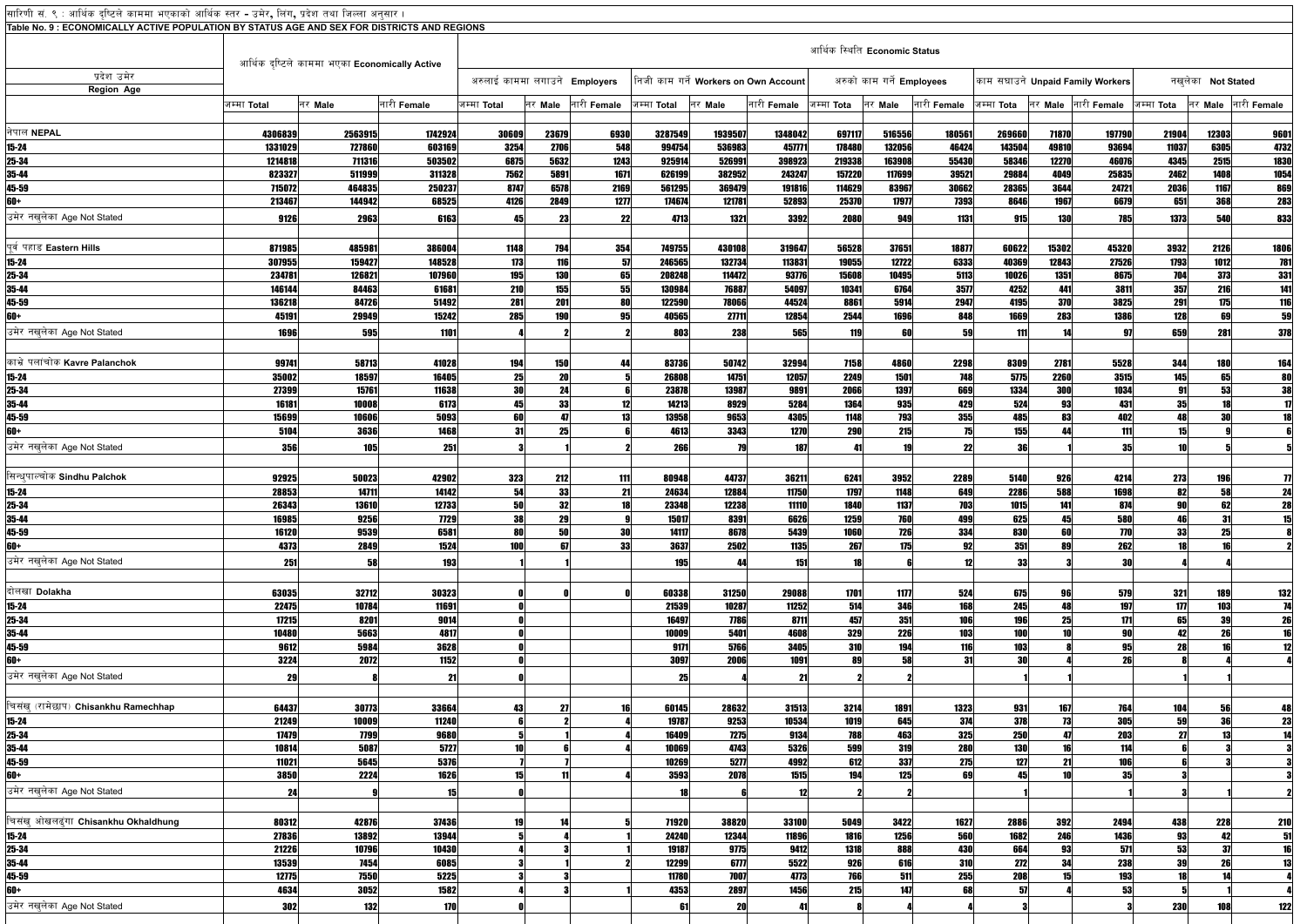| मार्फाकरात Majhkirat                  | 62839      | 32775  | 30064               |                     |          |    | 57994       | 31492 | 26502 | 1535         | 922   | 613        | 3059  | 243  | 2816         | 243        | 111                    | 132                                                                                         |
|---------------------------------------|------------|--------|---------------------|---------------------|----------|----|-------------|-------|-------|--------------|-------|------------|-------|------|--------------|------------|------------------------|---------------------------------------------------------------------------------------------|
| $15 - 24$                             | 22227      | 11012  | 11215               |                     |          |    | 19543       | 10389 | 9154  | 618          | 416   | 202        | 2027  | 179  | 1848         | 38         | 27                     |                                                                                             |
| 25-34                                 | 17211      | 8509   | 8702                |                     |          |    | 16173       | 8237  | 7936  | 395          | 224   | 171        | 622   | 35   | 587          | 20         | 12                     |                                                                                             |
| 35-44                                 | 10882      | 5801   | 5081                |                     |          |    | 10380       | 5645  | 4735  | 243          | 134   | 109        | 243   | 12   | 231          | 15         |                        |                                                                                             |
| 45-59                                 | 9987       | 5739   | 4248                |                     |          |    | 9609        | 5604  | 4005  | 225          | 117   | 108        | 139   |      | 127          |            |                        |                                                                                             |
| 60+                                   | 2363       | 1651   | 712                 |                     |          |    | 2276        | 1612  | 664   | 53           | 31    | 22         | 28    |      | 23           |            |                        |                                                                                             |
| उमेर नखलेका Age Not Stated            | <b>169</b> | 63     | 106                 |                     |          |    |             |       |       |              |       |            |       |      |              | 155        | 58                     | 97                                                                                          |
|                                       |            |        |                     |                     |          |    |             |       |       |              |       |            |       |      |              |            |                        |                                                                                             |
| भोजपुर Bhojpur                        | 115340     | 65084  | 50256               | 152                 | 94       | 58 | 91050       | 55433 | 35617 | 5987         | 4060  | 1927       | 17860 | 5373 | 12487        | 291        | 124                    | <u>167</u>                                                                                  |
| $15 - 24$                             | 42275      | 22113  | 20162               | 34                  | 24       |    | 27502       | 15684 | 11818 | 1995         | 1419  | 576        | 12619 | 4917 | 7702         | 125        | 69                     |                                                                                             |
| 25-34                                 | 29876      | 16587  | 13289               | 37                  | 19       |    | 25733       | 15166 | 10567 | 1627         | 1119  | 508        | 2382  | 261  | 2121         | 97         | 22                     | $\begin{array}{r}\n\overline{\mathbf{56}} \\ \hline\n\overline{\mathbf{75}} \\ \end{array}$ |
| 35-44                                 | 18657      | 10989  | 7668                | 28                  | 21       |    | 16504       | 10183 | 6321  | 1081         | 699   | 382        | 1024  |      | 950          | 20         | 12                     |                                                                                             |
| 45-59                                 | 17562      | 10942  | 6620                | 25                  | 15       |    | 15371       | 10247 | 5124  | 934          | 619   | 315        | 1204  | 48   | 1156         | 28         | 13                     | 15                                                                                          |
| 60+                                   | 6913       | 4429   | 2484                | 28                  | 15       | 13 | 5914        | 4142  | 1772  | 341          | 198   | 143        | 617   | 70   | 547          | 13         |                        |                                                                                             |
| उमेर नखलेका Age Not Stated            | 57         | 24     | 33                  |                     |          |    | 26          | 11    | 15    |              |       |            | 14    |      |              |            |                        |                                                                                             |
|                                       |            |        |                     |                     |          |    |             |       |       |              |       |            |       |      |              |            |                        |                                                                                             |
|                                       |            |        |                     |                     |          |    |             |       |       |              |       |            |       |      |              |            |                        |                                                                                             |
| छथ्म Chhathum                         | 63933      | 35151  | 28782               | 85                  | 65       | 20 | 57802       | 32110 | 25692 | 3539         | 2538  | 1001       | 2254  | 293  | 1961         | 253        | 145                    | <b>108</b>                                                                                  |
| $15 - 24$                             | 22848      | 11806  | 11042               | 13                  |          |    | 20154       | 10594 | 9560  | 1278         | 933   | 345        | 1262  | 189  | 1073         | 141        | 82                     | $\overline{59}$                                                                             |
| 25-34                                 | 17544      | 9606   | 7938                | 12                  | 11       |    | 16045       | 8769  | 7276  | 1005         | 738   | 267        | 448   | 60   | <b>388</b>   | 34         | 28                     |                                                                                             |
| 35-44                                 | 10747      | 6048   | 4699                | 15 <sup>1</sup>     |          |    | 9887        | 5585  | 4302  | 592          | 415   | 177        | 238   | 29   | 209          |            |                        |                                                                                             |
| 45-59                                 | 9531       | 5729   | 3802                | 24                  | 20<br>15 |    | 8762        | 5330  | 3432  | 523          | 363   | 160        | 214   |      | 203          |            |                        |                                                                                             |
| 60+                                   | 3189       | 1935   | 1254                | 21                  |          |    | 2931        | 1825  | 1106  | <b>139</b>   |       | 52         | 92    |      | 88           |            |                        |                                                                                             |
| उमेर नखलेका Age Not Stated            | 74         | 27     | 47                  |                     |          |    | 23          |       |       |              |       |            |       |      |              |            |                        | 31                                                                                          |
|                                       |            |        |                     |                     |          |    |             |       |       |              |       |            |       |      |              |            |                        |                                                                                             |
| तेह्रथ्म Terathum                     | 177461     | 105999 | 71462               | 215                 | 158      | 57 | 143651      | 89920 | 53731 | 17839        | 11733 | 6106       | 14420 | 3515 | 10905        | 1336       | 673                    | 663                                                                                         |
| $15 - 24$                             | 66795      | 36196  | 30599               | 26                  | 15       |    | 49120       | 28640 | 20480 | 6264         | 3987  | 2277       | 10609 | 3130 | 7479         | 776        | 424                    |                                                                                             |
| 25-34                                 | 46284      | 27169  | 19115               | 41                  | 30       |    | 38971       | 23615 | 15356 | 4887         | 3238  | 1649       | 2214  | 207  | 2007         | 171        | 79                     |                                                                                             |
| 35-44                                 | 29147      | 18534  | 10613               | 56                  | 43       | 13 | 25012       | 16239 | 8773  | 3197         | 2130  | 1067       | 794   | 79   | 715          | 88         | 43                     | $\begin{array}{r} 352 \\ \hline 92 \\ \hline 45 \\ \hline 36 \\ 23 \end{array}$             |
| 45-59                                 | 25908      | 17599  | 8309                | 56                  | 43       | 13 | 22493       | 15655 | 6838  | 2671         | 1804  | 867        | 623   | 68   | 555          | 65         | 29                     |                                                                                             |
| 60+                                   | 9033       | 6387   | 2646                | 36                  | 27       |    | 7976        | 5746  | 2230  | 810          | 569   | 241        | 172   | 29   | 143          | 39         | 16                     |                                                                                             |
| उमेर नखलेका Age Not Stated            | 294        | 114    | <b>180</b>          |                     |          |    |             | 25    | 54    |              |       |            |       |      |              | 197        | 82                     | <b>115</b>                                                                                  |
|                                       |            |        |                     |                     |          |    |             |       |       |              |       |            |       |      |              |            |                        |                                                                                             |
| ईलाम llam                             | 51962      | 31875  | 20087               | 109                 | 67       | 42 | 42171       | 26972 | 15199 | 4265         | 3096  | 1169       | 5088  | 1516 | 3572         | 329        | 224                    | <b>105</b>                                                                                  |
| $15 - 24$                             | 18395      | 10307  | 8088                |                     |          |    | 13238       | 7908  | 5330  | 1505         | 1071  | 434        | 3486  | 1213 | <b>2273</b>  | 157        | <u> 106 </u>           |                                                                                             |
| 25-34                                 | 14204      | 8783   | 5421                | 15                  |          |    | 12007       | 7624  | 4383  | 1225         | 940   | <b>285</b> | 901   | 182  | <b>719</b>   | 56         | 28                     | $\begin{array}{c} 51 \\ \hline 28 \end{array}$                                              |
| 35-44                                 | 8712       | 5623   | 3089                | 14                  | 10       |    | 7594        | 4994  | 2600  | 751          | 530   | 221        | 302   | 49   | 253          | 51         | 40                     | 11                                                                                          |
| 45-59                                 | 8003       | 5393   | 2610                | 23                  | 13       | 10 | 7060        | 4849  | 2211  | 612          | 450   | 162        | 262   | 44   | 218          | 46         | 37                     |                                                                                             |
| 60+                                   | 2508       | 1714   | 794                 | 48                  | 26       | 22 | 2175        | 1560  | 615   | 146          |       | 55         | 122   | 24   | 98           |            | 13                     |                                                                                             |
| उमेर नखलेका Age Not Stated            | 140        | 55     | 85                  |                     |          |    | 97          | 37    | 60    | 26           |       | 12         | 15    |      |              |            |                        |                                                                                             |
|                                       |            |        |                     |                     |          |    |             |       |       |              |       |            |       |      |              |            |                        |                                                                                             |
| पूर्व भित्री मदेश Eastern Inner Terai | 98749      | 50991  | 47758               | 189                 | 124      | 65 | 85079       | 45233 | 39846 | 6987         | 4241  | 2746       | 6184  | 1233 | 4951         | <b>310</b> | 160                    |                                                                                             |
| $15 - 24$                             | 32998      | 16772  | 16226               | 13                  | 11       |    | 26765       | 14228 | 12537 | 2264         | 1539  | <b>725</b> | 3759  | 892  | 2867         | 197        | 102                    | 150                                                                                         |
| 25-34                                 | 28724      | 14486  | 14238               | 34                  | 24       | 10 | 25249       | 12982 | 12267 | 2064         | 1221  | 843        | 1333  | 233  | 1100         | 44         | 26                     |                                                                                             |
| 35-44                                 | 17685      | 9150   | 8535                | 49                  | 34       | 15 | 15642       | 8241  | 7401  | 1424         | 794   | 630        | 533   | 63   | 470          | 37         | 18                     | $\begin{array}{r}\n\overline{95} \\ \hline\n18 \\ \hline\n19 \\ \hline\n\end{array}$        |
| 45-59                                 | 14807      | 7993   | 6814                | 50                  | 26       | 24 | 13298       | 7357  | 5941  | 991          | 566   | 425        | 440   | 32   | 408          | 28         | 12                     |                                                                                             |
| 60+                                   | 4505       | 2586   | 1919                | 43                  | 29       | 14 | 4108        | 2424  | 1684  | 234          | 119   | 115        | 117   | 12   | 105          |            |                        |                                                                                             |
| उमेर नखलेका Age Not Stated            | 30         |        | 26                  |                     |          |    |             |       |       |              |       |            | 2     |      |              |            |                        |                                                                                             |
|                                       |            |        |                     |                     |          |    |             |       |       |              |       |            |       |      |              |            |                        |                                                                                             |
| उदयपुर Udayapur                       | 45427      | 23811  | 21616               |                     | 110      | 60 | 37559       | 20546 | 17013 |              | 2255  | 1393       | 3851  | 788  |              |            |                        |                                                                                             |
| $15-24$                               | 14966      | 7696   | 7270                | 170<br>$\mathbf{1}$ |          |    | 11246       | 6219  | 5027  | 3648<br>1118 | 769   | 349        | 2462  | 625  | 3063<br>1837 | 199<br>129 | 112<br>$\overline{14}$ | $\begin{array}{r} 87 \\ \hline 55 \\ \hline 12 \end{array}$                                 |
| 25-34                                 | 13572      | 6976   | 6596                | 27                  | 19       |    | 11599       | 6154  | 5445  | 1138         | 675   | 463        | 779   | 111  | 668          | 29         |                        |                                                                                             |
| 35-44                                 | 8399       | 4454   | 3945                | 45                  | 30       | 15 | <b>7275</b> | 3942  | 3333  | 778          | 448   | 330        | 285   | 26   | 259          |            |                        |                                                                                             |
| 45-59                                 | 6683       | 3660   | 3023                | 47                  | 25       | 22 | 5830        | 3293  | 2537  | 518          | 313   | 205        | 265   |      | 247          | 23         |                        | 12                                                                                          |
| 60+                                   | 1800       | 1023   | $\boldsymbol{\eta}$ | 40                  | 27       | 13 | 1605        | 937   | 668   | 95           | 50    | 45         | 58    |      | 51           |            |                        |                                                                                             |
| उमेर नखलेका Age Not Stated            |            |        |                     |                     |          |    |             |       |       |              |       |            |       |      |              |            |                        |                                                                                             |
|                                       |            |        |                     |                     |          |    |             |       |       |              |       |            |       |      |              |            |                        |                                                                                             |
|                                       |            |        |                     |                     |          |    |             |       |       |              |       |            |       |      |              |            |                        |                                                                                             |
| सिंधुली गढी Sindhuligadhi             | 53322      | 27180  | 26142               | 19                  |          |    | 47520       | 24687 | 22833 | 3339         | 1986  | 1353       | 2333  | 445  | 1888         | 111        | 48                     | 63                                                                                          |
| $15 - 24$                             | 18032      | 9076   | 8956                |                     |          |    | 15519       | 8009  | 7510  | 1146         | 770   | 376        | 1297  | 267  | 1030         | 68         | 28                     | <b>40</b>                                                                                   |
| 25-34                                 | 15152      | 7510   | 7642                |                     |          |    | 13650       | 6828  | 6822  | 926          | 546   | 380        | 554   | 122  | 432          | 15         |                        |                                                                                             |
| 35-44                                 | 9286       | 4696   | 4590                |                     |          |    | 8367        | 4299  | 4068  | 646          | 346   | 300        | 248   | 37   | 211          | 21         | 10 <sup>1</sup>        |                                                                                             |
| 45-59                                 | 8124       | 4333   | 3791                |                     |          |    | 7468        | 4064  | 3404  | 473          | 253   | <b>220</b> | 175   |      | 161          |            |                        |                                                                                             |
| 60+                                   | 2705       | 1563   | 1142                |                     |          |    | 2503        | 1487  | 1016  | 139          | 69    | 70         | 59    |      | 54           |            |                        |                                                                                             |
| उमेर नखुलेका Age Not Stated           | 23         | 2      | 21                  |                     |          |    | 13          |       | 13    |              |       |            |       |      |              |            |                        |                                                                                             |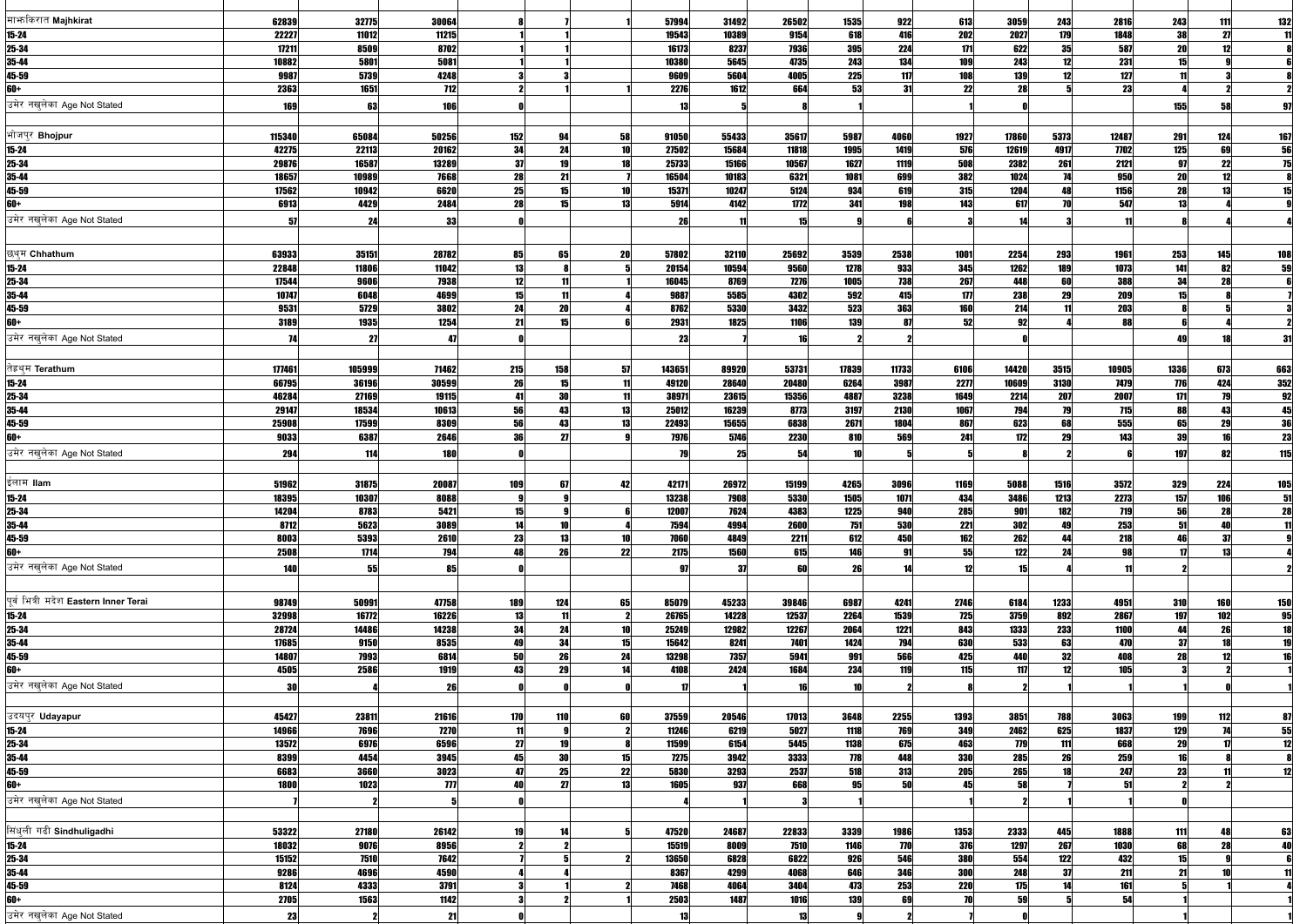| पूर्व तराई Eastern Terai       | 899645          | 639863         | 259782        | 17704        | 14143          | 3561      | 447463         | 334284         | 113179       | 352938         | 265349         | 87589         | 77113         | 23461                             | 53652         | 4427       | 2626                        | <b>1801</b>                                                                            |
|--------------------------------|-----------------|----------------|---------------|--------------|----------------|-----------|----------------|----------------|--------------|----------------|----------------|---------------|---------------|-----------------------------------|---------------|------------|-----------------------------|----------------------------------------------------------------------------------------|
| $15 - 24$                      | 199550          | 139058         | 60492         | 1653         | 1471           | 182       | 86815          | 62758          | 24057        | 77385          | 59185          | 18200         | 31162         | 14076                             | 17086         | 2535       | 1568                        | <b>967</b>                                                                             |
| 25-34                          | 281813          | 200713         | 81100         | 3960         | 3368           | 592       | 140298         | 103627         | 36671        | 115353         | 87375          | 27978         | 21377         | 5847                              | 15530         | 825        | 496                         | 329<br>231                                                                             |
| 35-44                          | 210389          | 153172         | 57217         | 4526         | 3616           | 910       | 107415         | 81751          | 25664        | 86630          | 65771          | 20859         | 11333         | 1780                              | 9553          | 485        | 254                         |                                                                                        |
| 45-59                          | 164146          | 117683         | 46463         | 5412         | 4182           | 1230      | 87960          | 68133          | 19827        | 6040           | 44073          | 16334         | 10031         | 1114                              | 8917          | 336        | 181                         | $\begin{array}{r}\n\overline{155} \\ 49\n\end{array}$                                  |
| 60+                            | 40282           | 28042          | 12240         | 2124         | 1489           | 635       | 23365          | 17511          | 5854         | 11953          | 8418           | 3535          | 2737          | 570                               | 2167          | 103        | 54                          |                                                                                        |
| उमेर नखलेका Age Not Stated     | 3465            | 1195           | 2270          | 29           | 17             | 12        | 1610           | 504            | 1106         | 1210           | 527            | 683           | 473           |                                   | 399           | 143        | 73                          |                                                                                        |
|                                |                 |                |               |              |                |           |                |                |              |                |                |               |               |                                   |               |            |                             |                                                                                        |
| भगपा Jhapa                     | 58911           | 42246          | 16665         | 1108         | 807            | 301       | 16438          | 13893          | 2545         | 30575          | 26795          | 3780          | 10731         | <b>728</b>                        | 10003         | 59         | 23                          | 36                                                                                     |
| $15 - 24$                      | 15533           | 10121          | 5412          | <b>130</b>   | 112            | 18        | 3434           | 2731           | 703          | 8022           | 6851           | 1171          | 3923          | 414                               | 3509          | 24         | 13                          | $\overline{\mathbf{1}}$                                                                |
| 25-34                          | 20836           | 14738          | 6098          | 275          | 209            | 66        | 6229           | 5311           | 918          | 10368          | 901            | 1357          | 3944          | 202                               | 3742          | 20         |                             | $\overline{15}$                                                                        |
| 35-44<br>45-59                 | 12583<br>8199   | 9639<br>6362   | 2944<br>1837  | 300<br>294   | 194<br>215     | 106<br>79 | 3509<br>2632   | 3020<br>2288   | 489<br>344   | 7073<br>4272   | 6364<br>3820   | 709<br>452    | 1692          | 59<br>38                          | 1633<br>959   |            |                             |                                                                                        |
| 60+                            | 1636            | 1330           | 306           | <b>109</b>   | $\overline{u}$ | 32        | 618            | 537            | 81           | <b>772</b>     | 702            | 70            | 997<br>136    |                                   | 123           |            |                             |                                                                                        |
| उमेर नखलेका Age Not Stated     |                 |                |               |              |                |           |                |                |              |                |                |               |               |                                   |               |            |                             |                                                                                        |
|                                | 124             | 56             | 68            |              |                |           |                |                |              | 68             |                | 21            | 39            |                                   | -37           |            |                             |                                                                                        |
| बिराटनगर Biratnagar            |                 |                |               |              |                |           |                |                |              |                |                |               |               |                                   |               |            |                             |                                                                                        |
| $15 - 24$                      | 125533<br>30713 | 95955<br>22632 | 29578<br>8081 | 2180<br>182  | 1619<br>167    | 561<br>15 | 39405<br>6820  | 33627<br>5317  | 5778<br>1503 | 61556<br>13825 | 51447<br>11656 | 10109<br>2169 | 21971<br>9783 | 8954<br>5425                      | 13017<br>4358 | 421<br>103 | 308<br>67                   | $\begin{array}{r}\n 113 \\  \hline\n 36 \\  \hline\n 34 \\  \hline\n 16\n \end{array}$ |
| 25-34                          | 39691           | 30430          | 9261          | 518          | 391            | 127       | 12378          | 10441          | 1937         | 20588          | 17258          | 3330          | 6083          | 2250                              | 3833          | 124        | 90                          |                                                                                        |
| 35-44                          | 28370           | 22320          | 6050          | 542          | 409            | 133       | 9812           | 8583           | 1229         | 15052          | 12653          | 2399          | 2871          | 598                               | 2273          | 93         |                             |                                                                                        |
| 45-59                          | 20980           | 16265          | 4715          | 661          | 475            | 186       | 8044           | 7199           | 845          | 9778           | 8073           | 1705          | 2443          | 476                               | 1967          | 54         | 42                          | 12                                                                                     |
| 60+                            | 5409            | 4146           | 1263          | 275          | 175            | 100       | 2300           | 2063           | 237          | 2143           | 1709           | 434           | 673           | 187                               | 486           | 19         | 12                          |                                                                                        |
| उमेर नखलेका Age Not Stated     | 370             | 162            | 208           |              |                |           | 51             | 24             | 21           | <b>170</b>     |                | 72            | 118           |                                   | <b>100</b>    | 29         | 20                          |                                                                                        |
|                                |                 |                |               |              |                |           |                |                |              |                |                |               |               |                                   |               |            |                             |                                                                                        |
| हन् <b>माननगर Hanumannagar</b> | 131608          | 84106          | 47502         | 2625         | 2099           | 526       | 71354          | 48491          | 22863        | 46686          | 29407          | 17279         | 9814          | 3497                              | 6317          | 1129       | 612                         | 517                                                                                    |
| $15 - 24$                      | 29186           | 17886          | 11300         | 279          | 223            | 56        | 13954          | 8942           | 5012         | 10135          | 6388           | 3747          | 4113          | 1903                              | 2210          | 705        | 430                         |                                                                                        |
| 25-34                          | 41594           | 26544          | 15050         | 611          | 510            | 101       | 23154          | 15374          | 7780         | 15148          | 9624           | 5524          | 2494          | 945                               | 1549          | 187        | 91                          | 275<br>96                                                                              |
| 35-44                          | 30443           | 20409          | 10034         | 669          | 548            | 121       | 17095          | 12099          | 4996         | 11273          | 7398           | 3875          | 1306          | 328                               | 978           | 100        | 36                          | 64                                                                                     |
| 45-59                          | 23352           | 15194          | 8158          | <b>774</b>   | 620            | 154       | 13130          | 9467           | 3663         | 8074           | 4922           | 3152          | 1305          | 157                               | 1148          | 69         | 28                          |                                                                                        |
| 60+                            | 5949            | 3727           | 2222          | 282          | 193            | 89        | 3499           | 2478           | 1021         | 1645           | 903            | 742           | 505           | 146                               | 359           |            |                             |                                                                                        |
| उमेर नखलेका Age Not Stated     | 1084            | 346            | <b>738</b>    |              |                |           | 522            | 131            | 391          | 411            | 172            | 239           | 91            |                                   | 73            | 50         | 20                          | 30                                                                                     |
|                                |                 |                |               |              |                |           |                |                |              |                |                |               |               |                                   |               |            |                             |                                                                                        |
| सिराहा Siraha                  | 90583           | 59429          | 31154         | 761          | 520            | 241       | 59434          | 39821          | 19613        | 26878          | 17630          | 9248          | 3107          | 1210                              | 1897          | 403        | 248                         | 155                                                                                    |
| 15-24                          | 18309           | 12085          | 6224          | 52           | 41             | -111      | 11139          | <b>7476</b>    | 3663         | 5222           | 3504           | 1718          | 1586          | 863                               | <b>723</b>    | 310        | 201                         | 109                                                                                    |
| 25-34                          | 28424           | 18495          | 9929          | 140          | 115            | 25        | 18827          | 12399          | 6428         | 8843           | 5784           | 3059          | 580           | 179                               | 401           | 34         | 18                          |                                                                                        |
| 35-44                          | 21915           | 14934          | 6981          | 202          | 145            | 57        | 14574          | 10088          | 4486         | 6774           | 4619           | 2155          | 343           | 75                                | 268           | 22         |                             |                                                                                        |
| 45-59                          | 17199           | 11198          | 6001          | 253          | 150<br>69      | 103       | 11543          | 7824           | 3719         | 4956           | 3153           | 1803          | 426           | 58<br>33                          | 368           | 21         | 13                          |                                                                                        |
| 60+                            | 4540            | 2655           | 1885          | 114          |                | 45        | 3218           | 1993           | 1225         | 1043           | 558            | 485           | 160           |                                   | 127           |            |                             |                                                                                        |
| उमेर नखुलेका Age Not Stated    | 196             | 62             | 134           |              |                |           | 133            | 41             | 92           |                | 12             | 28            | 12            |                                   | 10            |            |                             |                                                                                        |
|                                |                 |                |               |              |                |           |                |                |              |                |                |               |               |                                   |               |            |                             |                                                                                        |
| महोत्तरी Mahottari             | 168441          | 133055         | 35386         | 5396         | 4481           | 915       | 80606          | 65864          | 14742        | 74056          | 59217          | 14839         | 7508          | 2937                              | 4571          | 875        | 556                         | 319                                                                                    |
| $15 - 24$                      | 36599           | 29305          | 7294          | 459          | 435            | 24        | 16233          | 13401          | 2832         | 16092          | 13185          | 2907          | 3240          | 1944                              | 1296          | 575        | 340                         | $\begin{array}{r}\n 235 \\  \hline\n 35 \\  \hline\n 33\n \end{array}$                 |
| 25-34<br>35-44                 | 51831<br>40748  | 41356<br>32141 | 10475<br>8607 | 1167<br>1411 | 1073<br>1181   | 94<br>230 | 24578<br>19254 | 20048<br>15752 | 4530<br>3502 | 24063<br>18824 | 19438<br>14965 | 4625<br>3859  | 1870<br>1173  | 679                               | 1191<br>983   | 153<br>86  | 118<br>53                   |                                                                                        |
| 45-59                          | 31897           | 24731          | 7166          | 1708         | 1328           | 380       | 16474          | 13454          | 3020         | 12697          | 9843           | 2854          | 977           | <b>190</b><br>$\boldsymbol{\eta}$ | 900           |            | 29                          | 12                                                                                     |
| 60+                            | 7042            | 5355           | 1687          | 646          | 460            | 186       | 3932           | 3134           | 798          | 2246           | 1711           | 535           | 203           | 31                                | 166           |            | 13                          |                                                                                        |
| उमेर नखलेका Age Not Stated     | 324             | 167            | 157           |              |                |           | 135            | 75             | 60           | 134            | 75             | 59            | 45            |                                   | 35            |            |                             |                                                                                        |
|                                |                 |                |               |              |                |           |                |                |              |                |                |               |               |                                   |               |            |                             |                                                                                        |
| सर्लाही Sarlahi                | 65828           | 46831          | 18997         | 842          | 653            | 189       | 39310          | 30114          | 9196         | 18339          | 13613          | 4726          | 6670          | 2079                              | 4591          | 667        | 372                         | 295                                                                                    |
| $15 - 24$                      | 14922           | 10533          | 4389          | 61           | 58             |           | 7870           | 5857           | 2013         | 4049           | 3079           | 970           | 2586          | 1310                              | 1276          | 356        | 229                         |                                                                                        |
| 25-34                          | 20351           | 14604          | 5747          | 167          | 154            | 13        | 12319          | 9397           | 2922         | 5943           | 4452           | 1491          | 1772          | 524                               | 1248          | 150        | $\overline{\boldsymbol{n}}$ |                                                                                        |
| 35-44                          | 15419           | 11146          | 4273          | 229          | 173            | 56        | 9382           | <b>7273</b>    | 2109         | 4647           | 3507           | 1140          | 1079          | 157                               | 922           | 82         | 36                          | $\begin{array}{r} \n \overline{127} \\  \overline{13} \\  \overline{46}\n \end{array}$ |
| 45-59                          | 12240           | 8660           | 3580          | 265          | <b>198</b>     | 67        | 7788           | 6164           | 1624         | 3153           | 2219           | 934           | 973           | 54                                | 919           | 61         | 25                          | 36                                                                                     |
| 60+                            | 2723            | 1839           | 884           | 120          | 70             | 50        | 1856           | 1393           | 463          | 511            | 340            | 171           | 223           | 33                                | <b>190</b>    | 13         |                             |                                                                                        |
| उमेर नखुलेका Age Not Stated    | 173             | 49             | 124           |              |                |           | 95             | 30             | 65           | 36             |                | 20            | 37            |                                   | 36            |            |                             |                                                                                        |
|                                |                 |                |               |              |                |           |                |                |              |                |                |               |               |                                   |               |            |                             |                                                                                        |
| रौतहट Rautahat                 | 77286           | 63474          | 13812         | 2103         | 1779           | 324       | 43593          | 37946          | 5647         | 28376          | 22714          | 5662          | 3087          | 929                               | 2158          | 127        | 106                         | 21                                                                                     |
| $15 - 24$                      | 15214           | 12734          | 2480          | 279          | 253            | 26        | 8199           | 7174           | 1025         | 5713           | 4782           | 931           | 962           | 473                               | 489           | 61         | 52                          |                                                                                        |
| 25-34                          | 22587           | 18728          | 3859          | 477          | 415            | 62        | 12497          | 10937          | 1560         | 8780           | 7100           | 1680          | 808           | 251                               | 557           | 25         | 25                          |                                                                                        |
| 35-44                          | 18615           | 15201          | 3414          | 477          | 402            | 75        | 10444          | 9074           | 1370         | 7104           | 5603           | 1501          | 573           | 110                               | 463           | 17         | 12                          |                                                                                        |
| 45-59                          | 16323           | 13202          | 3121          | 603          | 500            | 103       | 9613           | 8378           | 1235         | 5505           | 4262           | 1243          | 585           | 50                                | 535           |            | 12                          |                                                                                        |
| 60+                            | 4258            | 3482           | 776           | 258          | 205            | 53        | 2691           | 2306           | 385          | 1173           | 928            | 245           | 131           | 39                                | 92            |            |                             |                                                                                        |
| उमेर नखुलेका Age Not Stated    | 289             | 127            | 162           |              |                |           | 149            | 77             |              | 101            | 39             | 62            | 28            |                                   | 22            |            |                             |                                                                                        |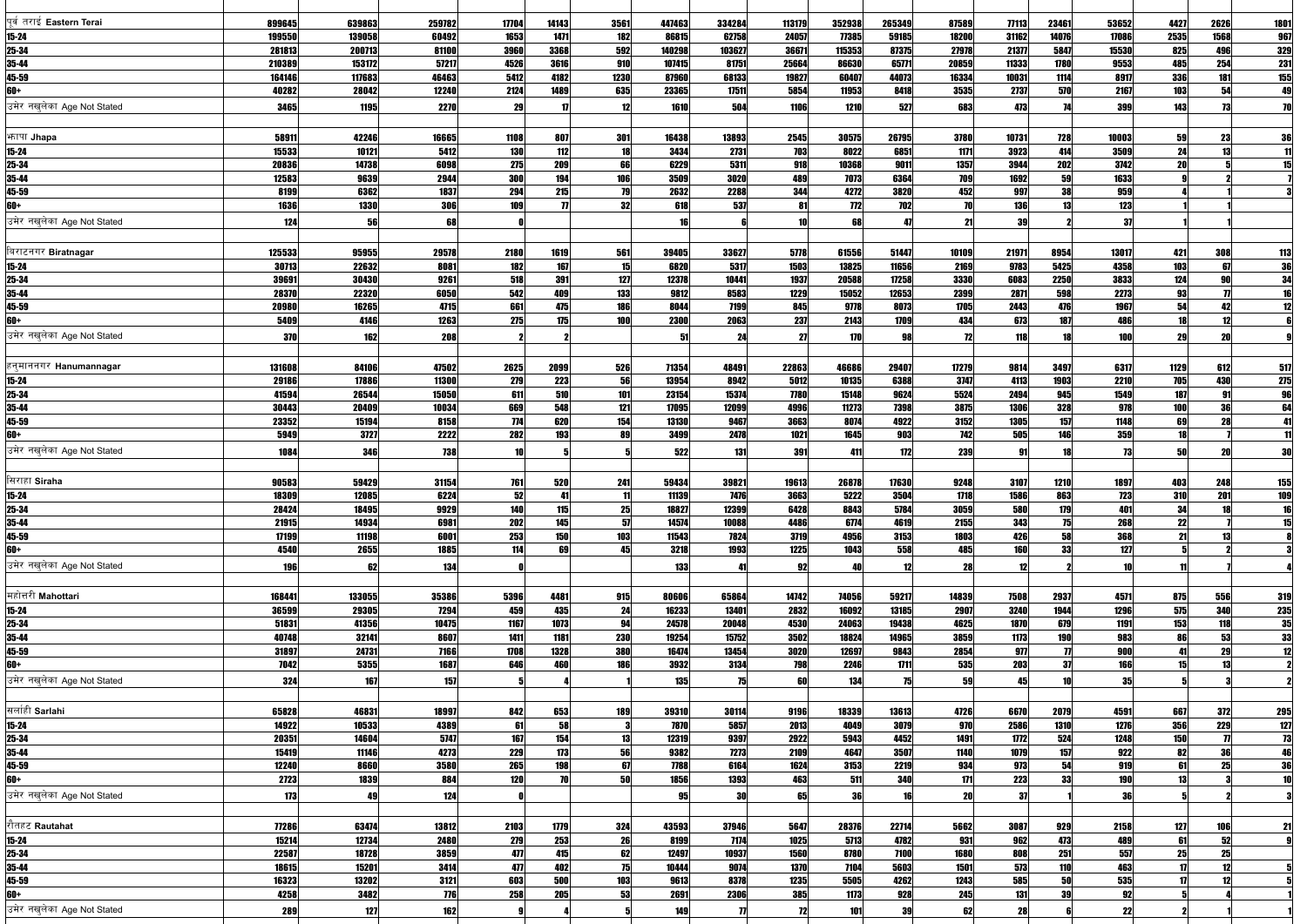| बारा Bara                              | 119382           | 74110            | 45272            | 1520                  | 1164            | 356              | 66841            | 43180            | 23661            | 42131          | 27828         | 14303           | 8491           | 1713         | 6778           | 399               | 225                                        | <u>174</u>                                                                            |
|----------------------------------------|------------------|------------------|------------------|-----------------------|-----------------|------------------|------------------|------------------|------------------|----------------|---------------|-----------------|----------------|--------------|----------------|-------------------|--------------------------------------------|---------------------------------------------------------------------------------------|
| $15 - 24$                              | 25090            | 15010            | 10080            | 137                   | 114             | 23               | 12978            | T T T T          | 5201             | 8913           | 6056          | 2857            | 2894           | 962          | 1932           | 168               | 101                                        |                                                                                       |
| 25-34                                  | 37163            | 23062            | 14101            | 380                   | 306             | 74               | 20711            | 13062            | 7649             | 13782          | 9224          | 4558            | 2193           | 412          | 1781           | 97                | 58                                         | $\begin{array}{r} 67 \\ 39 \\ 24 \\ \hline 17 \end{array}$                            |
| 35-44                                  | 27996            | 17761            | 10235            | 380                   | 288             | 92               | 16050            | 10655            | 5395             | 10089          | 6642          | 3447            | 1428           | 151          | 1277           | 49<br>41          | 25<br>24                                   |                                                                                       |
| 45-59<br>60+                           | 22597<br>5831    | 14469<br>3630    | 8128<br>2201     | 456<br><b>166</b>     | 345<br>111      | 111<br>55        | 12963<br>3716    | 9117<br>2467     | 3846<br>1249     | 7620<br>1530   | 4855<br>992   | 2765<br>538     | 1517<br>400    | 128<br>53    | 1389<br>347    | 19                |                                            | 12                                                                                    |
| उमेर नखलेका Age Not Stated             | 705              | 178              | 527              |                       |                 |                  | 423              | 102              | 321              | 197            |               | 138             | 59             |              | 52             | 25                |                                            |                                                                                       |
|                                        |                  |                  |                  |                       |                 |                  |                  |                  |                  |                |               |                 |                |              |                |                   |                                            |                                                                                       |
| पर्सा Parsa                            | 62073            | 40657            | 21416            | 1169                  | 1021            | 148              | 30482            | 21348            | 9134             | 24341          | 16698         | 7643            | 5734           | 1414         | 4320           | 347               | 176                                        | 171                                                                                   |
| $15 - 24$                              | 13984            | 8752             | 5232             | 74                    | 68              |                  | 6188             | 4083             | 2105             | 5414           | 3684          | 1730            | 2075           | 782          | 1293           | 233               | 135                                        | 98                                                                                    |
| 25-34                                  | 19336            | 12756            | 6580             | 225                   | <b>195</b>      | 30               | 9605             | 6658             | 2947             | 7838           | 5484          | 2354            | 1633           | 405          | 1228           | 35                | 14                                         |                                                                                       |
| 35-44                                  | 14300            | 9621             | 4679             | <b>316</b>            | 276             |                  | 7295             | 5207             | 2088             | 5794           | 4020          | 1774            | 868            | 112          | 756            | 27                |                                            | $\frac{21}{21}$                                                                       |
| 45-59                                  | 11359            | 7602             | 3757             | 398                   | 351             | 47               | 5773             | 4242             | 1531             | 4352           | 2926          | 1426            | 808            | 76           | 732            | 28                |                                            | 21                                                                                    |
| 60+                                    | 2894             | 1878             | 1016             | 154                   | 129             | 25               | 1535             | 1140             | 395              | 890            | 575           | 315             | 306            | 29           | 277            |                   |                                            |                                                                                       |
| उमेर नखलेका Age Not Stated             | 200              | 48               | 152              |                       |                 |                  |                  |                  | 68               | 53             |               | 44              | 44             |              | 34             | 15                |                                            |                                                                                       |
|                                        |                  |                  |                  |                       |                 |                  |                  |                  |                  |                |               |                 |                |              |                |                   |                                            |                                                                                       |
| काठमाडौं उपत्यका Kathmandu Valley      | 194068           | 125722           | 68346            | <b>716</b>            | 443             | 273              | 111553           | 68761            | 42792            | 64506          | 50924         | 13582           | 16360          | 4957         | 11403          | 933               | 637                                        | 296<br>67<br>79                                                                       |
| $15 - 24$                              | 58661            | 35339            | 23322            | 139                   | $\overline{u}$  | 62               | 31086            | 16987            | 14099            | 19119          | 14908         | 4211            | 8061           | 3178         | 4883           | 256               | 189                                        |                                                                                       |
| 25-34<br>35-44                         | 53246<br>36055   | 34658<br>23672   | 18588<br>12383   | 127<br>169            | 76<br>104       | 51<br>65         | 29744<br>21239   | 17629<br>13379   | 12115<br>7860    | 19249<br>12390 | 15644<br>9731 | 3605<br>2659    | 3869<br>2077   | 1131<br>346  | 2738<br>1731   | 257<br><b>180</b> | 178<br>112                                 |                                                                                       |
| 45-59                                  | 35150            | 24217            | 10933            | 170                   | 106             | 64               | 22107            | 15344            | 6763             | 10840          | 8443          | 2397            | 1865           | 216          | 1649           | 168               | 108                                        | $\begin{array}{c}\n 68 \\  \hline\n 60\n \end{array}$                                 |
| 60+                                    | 10282            | 7610             | 2672             | 109                   | 80              | 29               | 6998             | 5341             | 1657             | 2699           | 2071          | 628             | 420            | 80           | 340            | 56                | 38                                         | 18                                                                                    |
| उमेर नखलेका Age Not Stated             | 674              | 226              | 448              |                       |                 |                  | 379              | 81               | 298              | 209            | 127           | 82              | 68             |              | 62             |                   | 12                                         |                                                                                       |
|                                        |                  |                  |                  |                       |                 |                  |                  |                  |                  |                |               |                 |                |              |                |                   |                                            |                                                                                       |
| काठमाडौँ <b>Kathmandu</b>              | 79762            | 58913            | 20849            | 279                   | 206             | 73               | 37182            | 26377            | 10805            | 35520          | 29116         | 6404            | 6263           | 2840         | 3423           | 518               | 374                                        | <u>144</u>                                                                            |
| $15 - 24$                              | 23192            | 16080            | 7112             | 34                    | 23              |                  | 9422             | 5928             | 3494             | 10244          | 8346          | 1898            | 3373           | 1704         | 1669           | 119               | 79                                         |                                                                                       |
| 25-34                                  | 22799            | 17163            | 5636             | 51                    | 41              | 10               | 9980             | 6940             | 3040             | 11100          | 9369          | 1731            | 1549           | 719          | <b>830</b>     | 119               | 94                                         | $\begin{array}{r}\n 40 \\  \hline\n 25 \\  \hline\n 33 \\  \hline\n 25\n \end{array}$ |
| 35-44                                  | 15108            | 11387            | 3721             | 81                    | 60              | 21               | 7326             | 5386             | 1940             | 6858           | 5610          | 1248            | <b>725</b>     | 246          | 479            | 118               | 85                                         |                                                                                       |
| 45-59                                  | 14198            | 10877            | 3321             | $\mathbf{z}$          | 49              | 25               | 7804             | 6013             | 1791             | 5725           | 4601          | 1124            | 485            | 129          | 356            | 110               | 85                                         |                                                                                       |
| 60+                                    | 4205             | 3255             | 950              | -39                   | 33              |                  | 2564             | 2073             | 491              | 1459           | 1086          | 373             | 99             | 37           | 62             | М                 | 26                                         | 18                                                                                    |
| उमेर नखलेका Age Not Stated             | 260              | 151              | 109              |                       |                 |                  |                  | -37              | 49               | 134            | 104           | 30              | 32             |              | 27             |                   |                                            |                                                                                       |
|                                        |                  |                  |                  |                       |                 |                  |                  |                  |                  |                |               |                 |                |              |                |                   |                                            |                                                                                       |
| ललितपुर Lalitpur                       | 68668            | 40825            | 27843            | <b>136</b>            | 80              | 56               | 44217            | 26047            | 18170            | 15788          | 12912         | 2876            | 8418           | 1704         | 6714           | 109               | 82                                         | 27                                                                                    |
| $15 - 24$<br>25-34                     | 21524<br>18367   | 11751<br>10784   | 9773<br>7583     | 15<br>20 <sup>1</sup> | 12              |                  | 12721<br>11687   | 6665<br>6483     | 6056<br>5204     | 4847<br>4675   | 3832<br>3948  | 1015<br>727     | 3891<br>1961   | 1214<br>320  | 2677<br>1641   | 50<br>24          | 31<br>$\overline{21}$                      |                                                                                       |
| 35-44                                  | 12439            | 7526             | 4913             | 29                    | 18              |                  | 8255             | 4959             | 3296             | 2989           | 2463          | 526             | 1157           | 79           | 1078           |                   |                                            |                                                                                       |
| 45-59                                  | 12585            | 8136             | 4449             | 39                    | $\overline{22}$ |                  | 8763             | 5883             | <b>2880</b>      | 2631           | 2153          | 478             | 1139           | 68           | 1071           | 13                | 10                                         |                                                                                       |
| 60+                                    | 3599             | 2597             | 1002             | 32                    | 19              | 13               | 2695             | 2044             | 651              | 625            | 505           | 120             | 240            | 22           | 218            |                   |                                            |                                                                                       |
| उमेर नखलेका Age Not Stated             | 154              | 31               | 123              |                       |                 |                  |                  |                  | 83               | 21             |               | 10              | 30             |              | 29             |                   |                                            |                                                                                       |
|                                        |                  |                  |                  |                       |                 |                  |                  |                  |                  |                |               |                 |                |              |                |                   |                                            |                                                                                       |
| भक्तपुर Bhaktapur                      | 45638            | 25984            | 19654            | 301                   | 157             | 144              | 30154            | 16337            | 13817            | 13198          | 8896          | 4302            | 1679           | 413          | 1266           | 306               | 181                                        | 125                                                                                   |
| $15 - 24$                              | 13945            | 7508             | 6437             | 90                    | 45              | 45               | 8943             | 4394             | 4549             | 4028           | 2730          | 1298            | 797            | 260          | 537            | 87                | 79                                         |                                                                                       |
| 25-34                                  | 12080            | 6711             | 5369             | 56                    | 23              | 33               | 8077             | 4206             | 3871             | 3474           | 2327          | 1147            | 359            | 92           | 267            | 114               | 63                                         | $\overline{51}$                                                                       |
| 35-44                                  | 8508             | 4759             | 3749             | 59                    | 26              | 33               | 5658             | 3034             | 2624             | 2543           | 1658          | 885             | 195            | 21           | 174            | 53                | 20                                         | $\begin{array}{c}\n\overline{\mathbf{33}} \\ \overline{\mathbf{32}}\n\end{array}$     |
| 45-59                                  | 8367             | 5204             | 3163             | 57                    | 35              | 22               | 5540             | 3448             | 2092             | 2484           | 1689          | 795             | 241            | 19           | 222            | 45                | 13                                         |                                                                                       |
| 60+                                    | 2478             | 1758             | 720              | 38                    | 28              | 10               | 1739             | 1224             | 515              | 615            | 480           | 135             | 81             | 21           | 60             |                   |                                            |                                                                                       |
| उमेर नखलेका Age Not Stated             | 260              | 44               | 216              |                       |                 |                  | 197              | 31               | 166              | 54             | 12            | 42              |                |              |                |                   |                                            |                                                                                       |
|                                        |                  |                  |                  |                       |                 |                  |                  |                  |                  |                |               |                 |                |              |                |                   |                                            |                                                                                       |
| पश्चिम पहाड Western Hills<br>$15 - 24$ | 930475<br>310884 | 497222<br>150408 | 433253<br>160476 | 628<br>54             | 408<br>32       | <b>220</b><br>22 | 838972<br>271006 | 452322<br>131948 | 386650<br>139058 | 48016<br>15017 | 32165<br>9886 | 15851<br>5131   | 37346<br>22127 | 9400<br>7121 | 27946<br>15006 | 5513<br>2680      | 2927<br>1421                               | 2586<br>1259                                                                          |
| 25-34                                  | 240226           | 120160           | 120066           | 80                    | 47              | 33               | 219162           | 109461           | 109701           | 13320          | 9016          | 4304            | 6498           | 974          | 5524           | 1166              | 662                                        | 504                                                                                   |
| 35-44                                  | 162000           | 89992            | 72008            | 86                    | 55              | 31               | 148939           | 83281            | 65658            | 8816           | 5904          | 2912            | 3552           | 415          | 3137           | 607               | 337                                        | 270                                                                                   |
| 45-59                                  | 160401           | 98732            | 61669            | 126                   | 87              | 39               | 147625           | 92148            | 55477            | 8460           | 5718          | 2742            | 3626           | 478          | 3148           | 564               | 301                                        | 263                                                                                   |
| 60+                                    | 55625            | 37561            | 18064            | 282                   | 187             | 95               | 51341            | 35272            | 16069            | 2307           | 1580          | 727             | 1491           | 406          | 1085           | 204               | 116                                        | 88                                                                                    |
| उमेर नखलेका Age Not Stated             | 1339             | 369              | 970              |                       |                 |                  | 899              | 212              | 687              | 96             |               | 35 <sub>l</sub> | 52             |              | 46             | 292               | 90                                         | 202                                                                                   |
|                                        |                  |                  |                  |                       |                 |                  |                  |                  |                  |                |               |                 |                |              |                |                   |                                            |                                                                                       |
| नुवाकोट Nuwakot                        | 82773            | 47140            | 35633            | 33                    | 27              |                  | 76831            | 43659            | 33172            | 3726           | 2751          | 975             | 1952           | 578          | 1374           | 231               | 125                                        | 106                                                                                   |
| $15 - 24$                              | 26334            | 13785            | 12549            |                       |                 |                  | 23928            | 12532            | 11396            | 1128           | 823           | 305             | 1192           | <b>386</b>   | 806            | 83                | 43                                         | $\frac{40}{21}$                                                                       |
| 25-34                                  | 22170            | 12288            | 9882             |                       |                 |                  | 20685            | 11342            | 9343             | 1095           | 821           | 274             | 327            | 84           | 243            | 55                | 34                                         |                                                                                       |
| 35-44                                  | 13871            | 8153             | 5718             |                       |                 |                  | 13075            | 7621             | 5454             | 629            | 478           | 151             | 125            | 30           | 95             | 37                | 20                                         | $\overline{17}$                                                                       |
| 45-59<br>60+                           | 13856<br>6166    | 8703<br>4131     | 5153<br>2035     | 12                    | 10              |                  | 13010<br>5787    | 8192<br>3905     | 4818<br>1882     | 629<br>228     | 450<br>168    | 179<br>60       | 176<br>123     | 39<br>38     | 137<br>85      | 36                | $\overline{\mathbf{u}}$<br>10 <sup>1</sup> |                                                                                       |
|                                        |                  |                  |                  |                       |                 |                  |                  |                  |                  |                |               |                 |                |              |                |                   |                                            |                                                                                       |
| उमेर नखुलेका Age Not Stated            | 376              | 80               | 296              |                       |                 |                  | 346              | 67               | 279              |                |               |                 |                |              |                |                   |                                            |                                                                                       |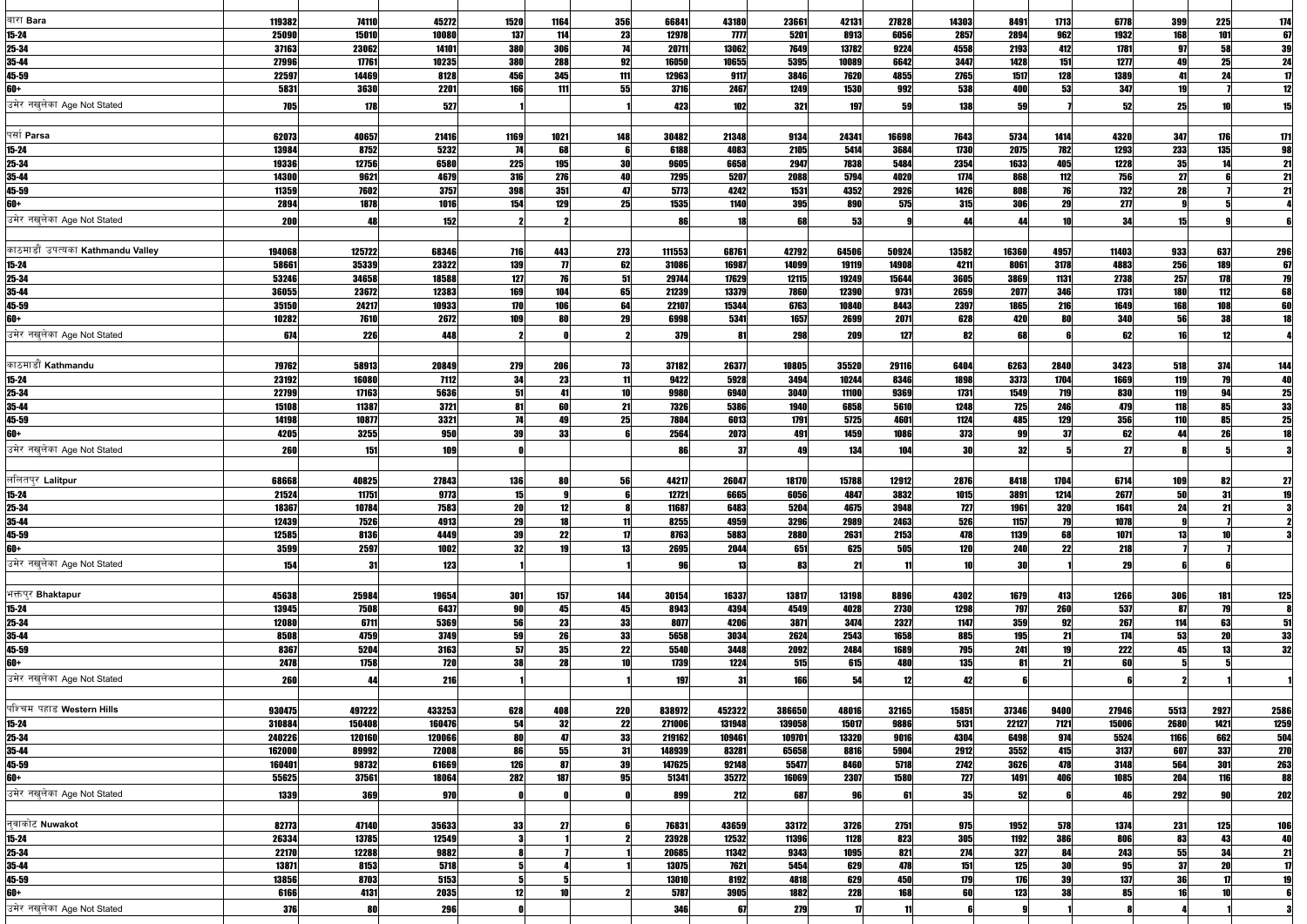| धाडिङ्ग Dhading                   | 102882          | 55712          | 47170          | 93<br>73           | 20       | 95692           | 52262          | 43430                | 2837         | 2066         | 771         | 3712         | 1016            | 2696             | 548        | 295        | 253                                                                                    |
|-----------------------------------|-----------------|----------------|----------------|--------------------|----------|-----------------|----------------|----------------------|--------------|--------------|-------------|--------------|-----------------|------------------|------------|------------|----------------------------------------------------------------------------------------|
| $15 - 24$                         | 34149           | 17479          | 16670          | 15<br>13           |          | 31298           | 16092          | 15206                | 828          | 618          | 210         | 1809         | 644             | 1165             | 199        | 112        |                                                                                        |
| 25-34                             | 27190<br>17530  | 14229<br>9527  | 12961          | 13<br>16           |          | 25561<br>16538  | 13436<br>9059  | 12125<br><b>7479</b> | 761<br>496   | 563<br>357   | 198<br>139  | 733<br>423   | 155<br>66       | 578<br>357       | 129<br>57  | 69<br>32   |                                                                                        |
| 35-44<br>45-59                    | 17630           | 10525          | 8003<br>7105   | 19<br>24           |          | 16492           | 10006          | 6486                 | 544          | 388          | 156         | 482          |                 | 412              | 88         | 42         | $\begin{array}{r} 87 \\ 60 \\ 25 \\ \hline 46 \\ 20 \end{array}$                       |
| 60+                               | 6111            | 3877           | 2234           | 22<br>32           |          | 5591            | 3620           | 1971                 | 183          | 123          | 60          | 252          |                 | 173              | 53         | 33         |                                                                                        |
| उमेर नखलेका Age Not Stated        | 272             | 75             | 197            |                    |          | 212             | 49             | 163                  | 25           |              |             | 13           |                 |                  | 22         |            |                                                                                        |
|                                   |                 |                |                |                    |          |                 |                |                      |              |              |             |              |                 |                  |            |            |                                                                                        |
| गोर्खा Gorkha                     | 68156           | 40156          | 28000          | 28<br>57           | 29       | 61176           | 37062          | 24114                | 2224         | 1708         | 516         | 3925         | 961             | 2964             | 774        | <b>397</b> | 377                                                                                    |
| $15 - 24$                         | 24048           | 12136          | 11912          |                    |          | 20538           | 10636          | 9902                 | 674          | 487          | 187         | 2414         | 784             | 1630             | 417        | 226        |                                                                                        |
| 25-34                             | 17814           | 9934           | 7880           | 12                 |          | 16327           | 9259           | 7068                 | 644          | 510          | 134         | 651          |                 | 577              | <b>180</b> | 87         | $\begin{array}{r}\n\hline\n191 \\ \hline\n93 \\ \hline\n36 \\ \hline\n26\n\end{array}$ |
| 35-44<br>45-59                    | 11318<br>10689  | 7263<br>7594   | 4055<br>3095   |                    |          | 10449<br>9888   | 6868<br>7213   | 3581<br>2675         | 402<br>391   | 316<br>306   | 86<br>85    | 386<br>336   | 39<br>34        | 347<br>302       | 73<br>60   | 37<br>34   |                                                                                        |
| 60+                               | 4229            | 3205           | 1024           | 11                 |          | 3951            | 3072           | 879                  | 111          | 87           | 24          | 135          | 30 <sup>1</sup> | 105              | 14         |            |                                                                                        |
| उमेर नखलेका Age Not Stated        | 58              | 24             | 34             |                    |          | 23              |                |                      |              |              |             |              |                 |                  | 30         |            | 22                                                                                     |
|                                   |                 |                |                |                    |          |                 |                |                      |              |              |             |              |                 |                  |            |            |                                                                                        |
| तनहँ Tanahun                      | 67109           | 31235          | 35874          | 13                 |          | 62162           | 29046          | 33116                | 2555         | 1623         | 932         | 1973         | 347             | 1626             | 406        | 213        | <b>193</b>                                                                             |
| $15 - 24$                         | 20966           | 9587           | 11379          |                    |          | 19061           | 8724           | 10337                | 773          | 529          | 244         | 923          | 227             | 696              | <b>209</b> | 107        |                                                                                        |
| 25-34                             | 16840           | 7262           | 9578           |                    |          | 15718           | 6717           | 9001                 | 682          | 436          | 246         | 343          | 51              | 292              | 93         | 55         |                                                                                        |
| 35-44                             | 12569           | 5925           | 6644           |                    |          | 11775           | 5579           | 6196                 | 498          | 308          | 190         | 256          | 19              | 237              | -37<br>45  | 17<br>23   | $\begin{array}{r} \hline 102 \\ \hline 38 \\ \hline 20 \\ \hline 22 \end{array}$       |
| 45-59<br>60+                      | 12174<br>4511   | 6071<br>2373   | 6103<br>2138   |                    |          | 11375<br>4205   | 5751<br>2267   | 5624<br>1938         | 480<br>118   | 279          | 201<br>51   | 272<br>173   | 33              | 255<br>140       |            |            |                                                                                        |
| उमेर नखलेका Age Not Stated        | 49              |                | 32             |                    |          | 28              |                | 20                   |              |              |             |              |                 |                  |            |            |                                                                                        |
|                                   |                 |                |                |                    |          |                 |                |                      |              |              |             |              |                 |                  |            |            |                                                                                        |
| लमजुङ Lamjung                     | 65073           | 33664          | 31409          |                    |          | 57086           | 30079          | 27007                | 4656         | 2914         | 1742        | 2849         | 414             | 2435             | 471        | 248        |                                                                                        |
| $15 - 24$                         | 20458           | 9612           | 10846          |                    |          | 17365           | 8378           | 8987                 | 1431         | 872          | 559         | 1499         | 277             | 1222             | 160        | 83         | $\begin{array}{r} 223 \\ \hline 77 \\ \hline 32 \\ \hline 27 \\ \hline 25 \end{array}$ |
| 25-34                             | 16647           | 8008           | 8639           |                    |          | 14595           | 7056           | 7539                 | 1309         | 836          | 473         | 646          | 51              | 595              | 96         | 64         |                                                                                        |
| 35-44                             | 11917           | 6379           | 5538           |                    |          | 10628           | 5747           | 4881                 | 896          | 558          | 338         | 323          | 31              | 292              | 69         | 42         |                                                                                        |
| 45-59<br>60+                      | 11953<br>3955   | 6908<br>2710   | 5045<br>1245   |                    |          | 10813<br>3636   | 6335<br>2547   | 4478<br>1089         | 824<br>191   | 518<br>128   | 306<br>63   | 270<br>106   | 34<br>21        | <b>236</b><br>85 | 45         | 20<br>10   |                                                                                        |
| उमेर नखलेका Age Not Stated        |                 | 47             | 96             |                    |          |                 |                | 33                   |              |              |             |              |                 |                  | 84         | 29         | 55                                                                                     |
|                                   | 143             |                |                |                    |          |                 |                |                      |              |              |             |              |                 |                  |            |            |                                                                                        |
| कास्की Kaski                      | 55015           | 29886          | 25129          | 65<br>96           | 31       | 40740           | 22377          | 18363                | 9526         | 6271         | 3255        | 4323         | 986             | 3337             | 330        | 187        | <b>143</b>                                                                             |
| $15 - 24$                         | 18958           | 8639           | 10319          |                    |          | 12762           | 5794           | 6968                 | 3266         | 1953         | 1313        | 2741         | 785             | <b>1956</b>      | 182        | 102        |                                                                                        |
| 25-34                             | 14251           | 7450           | 6801           | 12                 |          | 10645           | 5440           | 5205                 | 2727         | 1863         | 864         | 808          | 101             | 707              | 59         | 37         | $\begin{array}{c}\n 80 \\  \hline\n 22\n \end{array}$                                  |
| 35-44                             | 9800            | 5774           | 4026           |                    |          | 7629            | 4491           | 3138                 | 1746         | 1222         | 524         | 388          | 41              | 347              | <b>28</b>  | 14         | $\frac{14}{10}$                                                                        |
| 45-59<br>60+                      | 9658<br>2297    | 6363<br>1637   | 3295<br>660    | 21<br>31<br>Δ7     | 16       | 7773<br>1913    | 5243<br>1402   | 2530                 | 1509<br>268  | 1045         | 464<br>87   | 322<br>63    | 38<br>21        | 284<br>42        | 33         | 23         |                                                                                        |
| उमेर नखलेका Age Not Stated        |                 |                |                |                    |          |                 |                | 511                  |              | 181          |             |              |                 |                  |            |            |                                                                                        |
|                                   | 51              | 23             | 28             |                    |          |                 |                |                      |              |              |             |              |                 |                  | 22         |            |                                                                                        |
| स्याङ्जा Syangja                  | 158982          | 83482          | 75500          | 45<br>26           | 19       | 146748          | 77425          | 69323                | 7699         | 4823         | 2876        | 3710         | 792             | 2918             | 780        | 416        | 364                                                                                    |
| $15 - 24$                         | 53051           | 24638          | 28413          |                    |          | 48355           | 22372          | 25983                | 2421         | 1517         | 904         | 1885         | 541             | 1344             | 389        | 207        |                                                                                        |
| 25-34                             | 39058           | 18483          | 20575          |                    |          | 36253           | 17115          | 19138                | 1964         | 1205         | 759         | 698          | 86              | 612              | 140        | 75         |                                                                                        |
| 35-44                             | 27451           | 15007          | 12444          |                    |          | 25516           | 14068          | 11448                | 1389         | 835          | 554         | 455          | 52              | 403              | 84         | 46         | $\begin{array}{r}\n\hline\n182 \\ \hline\n65 \\ \hline\n38 \\ \hline\n31\n\end{array}$ |
| 45-59                             | 28595           | 17795          | 10800          | 12                 |          | 26558           | 16707          | 9851                 | 1463         | 956          | 507         | 474          | 66              | 408              | 88         | 57         |                                                                                        |
| 60+<br>उमेर नखलेका Age Not Stated | 10652           | 7512           | 3140           | 22                 | 14       | 9971            | 7142           | 2829                 | 445          | 301          | 144         | 193          | 47              | 146              | 21         | 14         |                                                                                        |
|                                   | 175             | 47             | 128            |                    |          | 95              | 21             |                      |              |              |             |              |                 |                  | 58         |            |                                                                                        |
| बाग्लुङ्ग Baglung                 | 107375          | 58853          | 48522          | 60<br>41           | 19       | 93996           | 52672          | 41324                | 5408         | 3633         | 1775        | 7359         | 2180            | 5179             | 552        | 327        | 225                                                                                    |
| $15 - 24$                         | 37698           | 18700          | 18998          |                    |          | 30881           | 15541          | 15340                | 1715         | 1188         | 527         | 4798         | 1793            | 3005             | 298        | 174        |                                                                                        |
| 25-34                             | 27265           | 14023          | 13242          |                    |          | 24432           | 12749          | 11683                | 1474         | 985          | 489         | 1230         | 209             | 1021             | $121$      | 75         | $\frac{124}{46}$                                                                       |
| 35-44                             | 18097           | 10432          | 7665           |                    |          | 16404           | 9643           | 6761                 | 1016         | 667          | 349         | 601          | 75              | 526              | 68         | 42         | $\begin{array}{r} \hline 26 \\ \hline 22 \end{array}$                                  |
| 45-59                             | 18883           | 12061          | 6822           | 10<br>12           |          | 17263           | 11309          | 5954                 | 979          | 650          | 329         | 577          | 62              | 515              | 52         | 30         |                                                                                        |
| 60+                               | 5379            | 3617           | 1762           | 26<br>$\mathbf{u}$ |          | 4979            | 3417           | 1562                 | 217          | 139          | 78          | 147          | 38              | 109              |            |            |                                                                                        |
| उमेर नखलेका Age Not Stated        | 53              | 20             | 33             |                    |          |                 | 13             | 24                   |              |              |             |              |                 |                  |            |            |                                                                                        |
|                                   |                 |                |                |                    |          |                 |                |                      |              |              |             |              |                 |                  |            |            |                                                                                        |
| गल्मी Gulmi<br>$15 - 24$          | 136755<br>46387 | 72550<br>21826 | 64205<br>24561 | 172<br>107<br>13   | 65<br>10 | 125206<br>41226 | 66806<br>19510 | 58400<br>21716       | 6502<br>1936 | 4216<br>1230 | 2286<br>706 | 4336<br>2867 | 1176<br>933     | 3160<br>1934     | 539<br>345 | 245<br>150 | 294<br><u>195</u>                                                                      |
| 25-34                             | 35715           | 16979          | 18736          | 21                 | 13       | 33256           | 15751          | 17505                | 1758         | 1103         | 655         | 579          | 68              | 511              | 101        | 49         |                                                                                        |
| 35-44                             | 24050           | 13415          | 10635          | $\mathbf{17}$      |          | 22469           | 12563          | 9906                 | 1209         | 799          | 410         | 317          | 26              | 291              | 38         | 18         | $\begin{array}{c}\n\overline{\mathbf{52}} \\ \overline{\mathbf{20}}\n\end{array}$      |
| 45-59                             | 22955           | 14731          | 8224           | 15<br>24           |          | 21321           | 13844          | <b>7477</b>          | 1178         | 784          | 394         | 396          |                 | 325              | 36         |            | 19                                                                                     |
| 60+                               | 7608            | 5592           | 2016           | 12<br>97           | 25       | 6906            | 5135           | 1771                 | 418          | 299          | <b>119</b>  | 173          | 78              | 95               | 14         |            |                                                                                        |
| उमेर नखुलेका Age Not Stated       | 40              |                | 33             |                    |          | 28              |                | 25                   |              |              |             |              |                 |                  |            |            |                                                                                        |
|                                   |                 |                |                |                    |          |                 |                |                      |              |              |             |              |                 |                  |            |            |                                                                                        |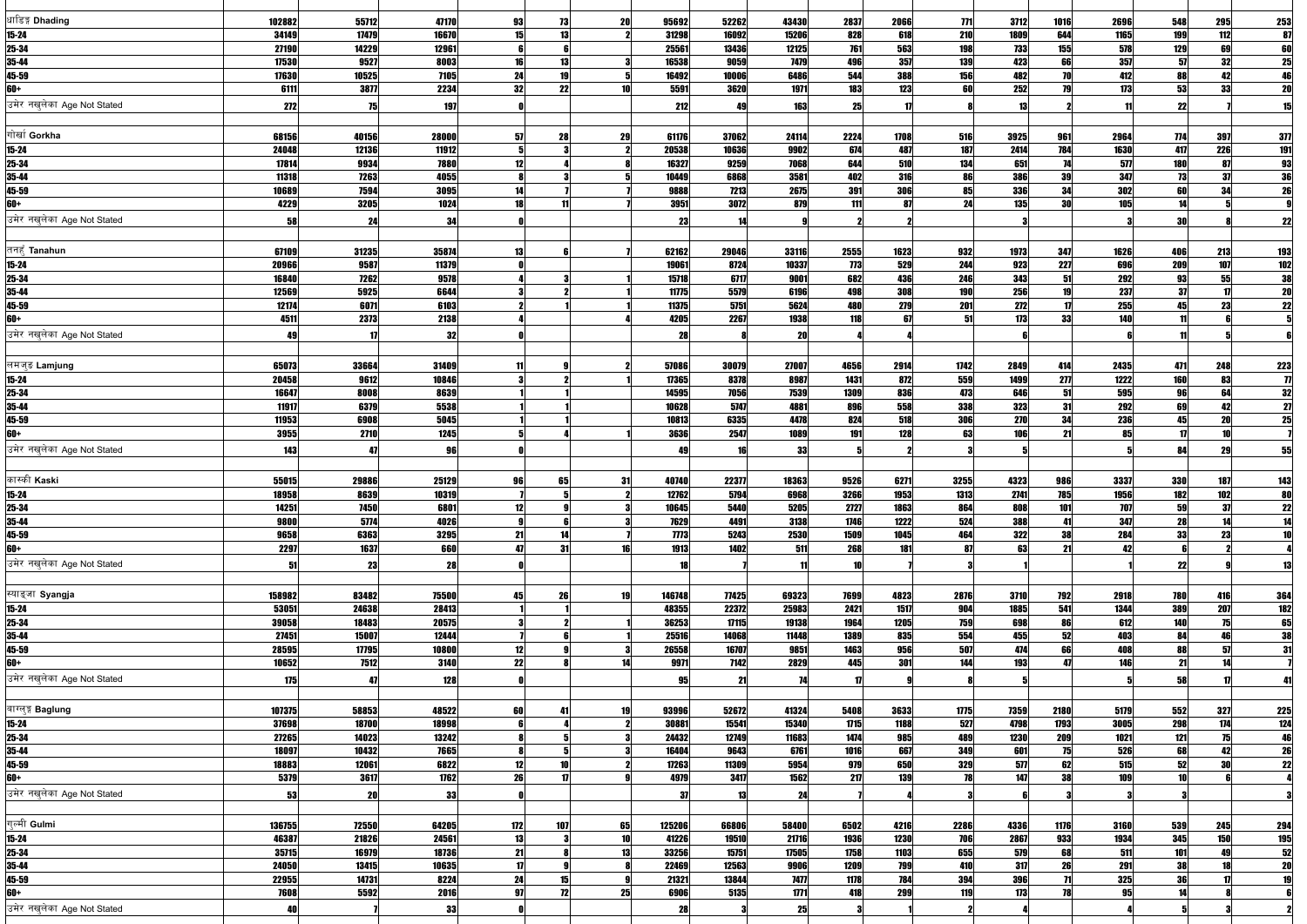| पाल्पा Palpa                        | 86355           | 44544           | 41811          | 48         | 26         | 22        | 79335           | 40934          | 38401          | 2883         | 2160       | <b>723</b>  | 3207         | 950        | 2257        | 882                 | 474                 | 408                                                                                               |
|-------------------------------------|-----------------|-----------------|----------------|------------|------------|-----------|-----------------|----------------|----------------|--------------|------------|-------------|--------------|------------|-------------|---------------------|---------------------|---------------------------------------------------------------------------------------------------|
| $15 - 24$                           | 28835           | 14006           | 14829          |            |            |           | 25592           | 12369          | 13223          | 845          | 669        | 176         | 1999         | 751        | 1248        | 398                 | 217                 | $\begin{array}{r} \hline 181 \\ \hline 75 \\ \hline 41 \end{array}$                               |
| 25-34                               | 23276           | 11504           | 11772          |            |            |           | 21690           | 10596          | 11094          | 906          | 694        | 212         | 483          | 95         | 388         | 192                 | 117                 |                                                                                                   |
| 35-44                               | 15397           | 8117            | 7280           | 12         |            |           | 14456           | 7642           | 6814           | 535          | 364        | 171         | 278          | 36         | 242         | 116                 | 69                  |                                                                                                   |
| 45-59                               | 14008           | 7981            | 6027           |            |            |           | 13132           | 7548           | 5584           | 463          | 342        | 121         | 321          |            | 274         | 81                  | 38                  |                                                                                                   |
| <b>60+</b>                          | 4717            | 2907            | 1810           | 19         | 12         |           | 4402            | 2765           | 1637           | 128          | 87         |             | 126          | 21         | 105         | 42                  | 22                  | $\frac{43}{20}$                                                                                   |
| उमेर नखलेका Age Not Stated          | 122             | 29              | 93             |            |            |           | 63              |                | 49             |              |            |             |              |            |             | 53                  |                     | 42                                                                                                |
|                                     |                 |                 |                |            |            |           |                 |                |                |              |            |             |              |            |             |                     |                     |                                                                                                   |
| सुदूर पश्चिम पहाड Far Western Hills |                 |                 |                |            |            |           |                 |                |                |              |            |             |              |            |             |                     |                     |                                                                                                   |
|                                     | 849106          | 459285          | 389821         | 2533       | 1966       | 567<br>79 | 773403          | 422725         | 350678         | 31998        | 22360      | 9638        | 36771        | 9847       | 26924       | 4401                | 2387                | 2014                                                                                              |
| $15 - 24$                           | 289858          | 146352          | 143506         | 344        | 265        |           | 253409          | 130058         | 123351         | 11069        | 7651       | 3418        | 22735        | 7136       | 15599       | 2301                | 1242                | 1059                                                                                              |
| 25-34                               | 232810          | 120770          | 112040         | 548        | 420        | 128       | 215970          | 112254         | 103716         | 9417         | 6585       | 2832        | 6017         | 1030       | 4987        | 858                 | 481                 | 311                                                                                               |
| 35-44<br>45-59                      | 153957          | 84502           | 69455          | 562        | 428<br>560 | 134       | 144008          | 79227          | 64781          | 5964<br>4591 | 4158       | 1806        | 2940         | 408        | 2532        | 483                 | 281<br>265          | 202                                                                                               |
| <b>60+</b>                          | 134381<br>37590 | 82083<br>25413  | 52298<br>12177 | 704        | 293        | 144<br>79 | 124718<br>35050 | 77139<br>23969 | 47579<br>11081 |              | 3257       | 1334<br>243 | 3916<br>1139 | 862<br>408 | 3054<br>731 | 452                 | 51                  | <b>187</b><br>43                                                                                  |
|                                     |                 |                 |                | 372        |            |           |                 |                |                | 935          | 692        |             |              |            |             | 94                  |                     |                                                                                                   |
| उमेर नखलेका Age Not Stated          | 510             | <b>165</b>      | 345            |            |            |           | 248             | 78             | 170            | 22           |            |             | 24           |            | 21          | 213                 | 67                  | 146                                                                                               |
|                                     |                 |                 |                |            |            |           |                 |                |                |              |            |             |              |            |             |                     |                     |                                                                                                   |
| प्यूठान Pyuthan                     | 93011           | 52776           | 40235          |            |            |           | 88550           | 50654          | 37896          | 1861         | 1379       | 482         | 2022         | 467        | 1555        | 576                 | 275                 | <b>301</b>                                                                                        |
| $15 - 24$                           | 33993           | 16801           | 17192          |            |            |           | 31678           | 15839          | 15839          | 628          | 452        | 176         | 1339         | 362        | 977         | 348                 | 148                 | 200                                                                                               |
| 25-34                               | 24894           | 13306           | 11588          |            |            |           | 23959           | 12814          | 11145          | 503          | 396        | 107         | 319          |            | 278         | 113                 | 55                  | $\begin{array}{r}\n 58 \\  \hline\n 16\n \end{array}$                                             |
| 35-44                               | 14891           | 9178            | 5713           |            |            |           | 14398           | 8890           | 5508           | 302          | 236        | 66          | 138          |            | 123         | 53                  | 37                  |                                                                                                   |
| 45-59                               | 14657           | 10189           | 4468           |            |            |           | 14104           | 9894           | 4210           | 322          | 221        | 101         | 176          |            | 136         | 54                  | 33                  | 21                                                                                                |
| <b>60+</b>                          | 4555            | 3299            | 1256           |            |            |           | 4394            | 3214           | 1180           | 105          | <b>74</b>  | 31          | 49           |            | 40          |                     |                     |                                                                                                   |
| उमेर नखुलेका Age Not Stated         | 21              |                 | 18             |            |            |           |                 |                |                |              |            |             |              |            |             |                     |                     |                                                                                                   |
|                                     |                 |                 |                |            |            |           |                 |                |                |              |            |             |              |            |             |                     |                     |                                                                                                   |
|                                     |                 |                 |                |            |            |           |                 |                |                |              |            |             |              |            |             |                     |                     |                                                                                                   |
| सल्यान Salyan                       | 180053          | 111834          | 68219          | 759        | 446        | 313       | 146825          | 97177          | 49648          | 13259        | 10003      | 3256        | 18475        | 3848       | 14627       | 735                 | <b>360</b>          | 375                                                                                               |
| $15 - 24$                           | 68235           | 37686           | 30549          | 125        | 84         | 41        | 51975           | 31096          | 20879          | 4649         | 3405       | 1244        | 11094        | 2914       | 8180        | 392                 | 187                 | <b>205</b>                                                                                        |
| 25-34                               | 49970           | 30905           | 19065          | <b>220</b> | 135        | 85        | 42060           | 27191          | 14869          | 4124         | 3043       | 1081        | 3411         | 452        | 2959        | 155                 | 84                  | $\begin{array}{ c c }\hline \hline 71 \\ \hline 36 \\ \hline \end{array}$                         |
| 35-44                               | 29546           | 20044           | 9502           | 177        | 100        |           | 25255           | 17800          | 7455           | 2457         | 1942       | 515         | 1578         | 159        | 1419        | 79                  | 43                  |                                                                                                   |
| 45-59                               | 25789           | 18357           | 7432           | 181        | 100        | 81        | 21935           | 16620          | 5315           | 1748         | 1404       | 344         | 1849         | 195        | 1654        | 76                  | 38                  | 38                                                                                                |
| <b>60+</b>                          | 6419            | 4801            | 1618           | 56         | 27         | 29        | 5552            | 4443           | 1109           | <b>275</b>   | 204        |             | 527          | 125        | 402         |                     |                     |                                                                                                   |
| उमेर नखलेका Age Not Stated          | 94              | 41              | 53             |            |            |           |                 | 27             | 21             |              |            |             |              |            | 13          | 24                  |                     |                                                                                                   |
|                                     |                 |                 |                |            |            |           |                 |                |                |              |            |             |              |            |             |                     |                     |                                                                                                   |
| जुम्ला Jumla                        | 101300          | 55815           | 45485          | 62         | 36         | 26        | 96767           | 53549          | 43218          | 1269         | 1022       | 247         | 2895         | 1005       | 1890        | <b>307</b>          | 203                 | 104                                                                                               |
| $15 - 24$                           | 32734           | 16740           | 15994          | 19         |            | 12        | 30980           | 15844          | 15136          | 388          | 308        | 80          |              | 503        | 719         | 125                 | 78                  |                                                                                                   |
| 25-34                               | 29869           | 15472           | 14397          | 10         |            |           | 28707           | 14900          | 13807          | 423          | 357        | 66          | 1222<br>662  | 168        | 494         | 67                  | 44                  | $\frac{47}{23}$                                                                                   |
| 35-44                               | 19590           | 10817           | 8773           | 16         | 12         |           | 18832           | 10501          | 8331           | 250          | 183        | 67          | 449          | 91         | 358         | 43                  | 30                  |                                                                                                   |
| 45-59                               | 15619           | 10120           | 5499           | 12         |            |           | 15026           | 9826           | 5200           | 161          | 131        | <b>30</b>   | 382          | 122        | 260         | 38                  | 32                  | $\overline{13}$                                                                                   |
| 60+                                 |                 | 2651            | 792            |            |            |           | 3200            | 2472           | 728            | 46           | 42         |             |              | 121        | 58          | 13                  |                     |                                                                                                   |
|                                     | 3443            |                 |                |            |            |           |                 |                |                |              |            |             | 179          |            |             |                     |                     |                                                                                                   |
| उमेर नखलेका Age Not Stated          | 45              | 15 <sup>1</sup> | 30             |            |            |           | 22              |                | 16             |              |            |             |              |            |             | 21                  |                     | 13                                                                                                |
|                                     |                 |                 |                |            |            |           |                 |                |                |              |            |             |              |            |             |                     |                     |                                                                                                   |
| दैलेख Dailekh                       | 103240          | 54167           | 49073          | 43         | 25         | 18        | 95743           | 50450          | 45293          | 3188         | 2436       | 752         | 3875         | 1084       | 2791        | 391                 | 172                 |                                                                                                   |
| $15 - 24$                           | 36752           | 18637           | 18115          |            |            |           | 32528           | 16819          | 15709          | 1151         | 847        | 304         | 2861         | 879        | 1982        | 206                 | 89                  |                                                                                                   |
| 25-34                               | 27280           | 14205           | 13075          |            |            |           | 25695           | 13291          | 12404          | 949          | <b>770</b> | 179         | 543          | 103        | 440         | 84                  | 38                  |                                                                                                   |
| 35-44                               | 17840           | 9417            | 8423           |            |            |           | 17003           | 8913           | 8090           | 578          | 437        | 141         | 210          | 42         | 168         | 40                  | 20                  |                                                                                                   |
| 45-59                               | 16502           | 9034            | 7468           |            |            |           | 15854           | 8664           | 7190           | 434          | 319        | 115         | 171          | 27         | 144         | 34                  | 19                  | $\begin{array}{r}\n 219 \\  \hline\n 117 \\  \hline\n 46 \\  \underline{20} \\  15\n \end{array}$ |
| 60+                                 | 4816            | 2865            | 1951           | 10         |            |           | 4639            | 2760           | 1879           | 75           | 62         | 13          | 88           | 33         | 55          |                     |                     |                                                                                                   |
| उमेर नखलेका Age Not Stated          | 50              |                 |                |            |            |           | 24              |                | 21             |              |            |             |              |            |             | 23                  |                     |                                                                                                   |
|                                     |                 |                 |                |            |            |           |                 |                |                |              |            |             |              |            |             |                     |                     |                                                                                                   |
|                                     |                 |                 |                |            |            |           |                 |                |                |              |            |             |              |            |             |                     |                     |                                                                                                   |
| अछाम Achham                         | 81447           | 39085           | 42362          |            |            |           | 76694           | 36962          | 39732          | 2538         | 1259       | 1279        | 1714         | 650        | 1064        | 484                 | 205                 | 279                                                                                               |
| $15 - 24$                           | 26496           | 12793           | 13703          |            |            |           | 24348           | 11895          | 12453          | 908          | 486        | 422         | 974          | 294        | 680         | 258                 | 114                 | $\frac{144}{45}$                                                                                  |
| 25-34                               | 22933           | 10207           | 12726          |            |            |           | 22033           | 9827           | 12206          | 675          | 323        | 352         | 144          | 23         | 121         | $\boldsymbol{\eta}$ | 32                  |                                                                                                   |
| 35-44                               | 16487           | 7704            | 8783           |            |            |           | 15924           | 7462           | 8462           | 460          | 216        | 244         | 57           |            | 49          | 45                  | $\boldsymbol{\eta}$ | $\begin{array}{r}\n 28 \\  \hline\n 46 \\  \hline\n 13\n \end{array}$                             |
| 45-59                               | 13107           | 6990            | 6117           |            |            |           | 12096           | 6452           | 5644           | 400          | 182        | 218         | 529          | 321        | 208         | 80                  | 34                  |                                                                                                   |
| 60+                                 | 2396            | 1385            | 1011           |            |            |           | 2270            | 1320           | 950            | 93           | 52         |             |              |            |             | 21                  |                     |                                                                                                   |
| उमेर नखलेका Age Not Stated          | 28              |                 | 22             |            |            |           | 23              |                |                |              |            |             |              |            |             |                     |                     |                                                                                                   |
|                                     |                 |                 |                |            |            |           |                 |                |                |              |            |             |              |            |             |                     |                     |                                                                                                   |
| डोटी Doti                           | 155158          | 77837           | 77321          | 929        | 828        | 101       | 141232          | 70842          | 70390          | 6837         | 3841       | 2996        | 5293         | 1818       | 3475        | 867                 | 508                 | 359                                                                                               |
| $15 - 24$                           | 49106           | 23786           | 25320          | 76         | 66         |           | 42497           | 20572          | 21925          | 2329         | 1352       | 977         | 3715         | 1497       | 2218        | 489                 | 299                 |                                                                                                   |
|                                     |                 |                 |                |            |            |           |                 |                |                |              |            |             |              |            |             |                     | 97                  | <u>190</u>                                                                                        |
| 25-34                               | 41959           | 19496           | 22463          | 158        | 145        | 13        | 39244           | 18146          | 21098          | 1834         | 977        | 857         | 549          | 131        | 418         | 174                 |                     | $\overline{\boldsymbol{n}}$                                                                       |
| 35-44                               | 30543           | 14760           | 15783          | 204        | <b>181</b> | 23        | 28574           | 13776          | 14798          | 1344         | 698        | 646         | 317          | 46         | 271         | 104                 | 59                  | 45                                                                                                |
| 45-59                               | 25378           | 14410           | 10968          | 307        | 276        | 31        | 23375           | 13365          | 10010          | 1091         | 645        | 446         | 531          | 84         | 447         | 74                  | 40                  | 34                                                                                                |
| 60+                                 | 8121            | 5368            | 2753           | 184        | <b>160</b> | 24        | 7502            | 4969           | 2533           | 236          | 167        | 69          | 179          | 60         | 119         | 20                  | 12                  |                                                                                                   |
| उमेर नखुलेका Age Not Stated         | 51              |                 | 34             |            |            |           |                 |                | 26             |              |            |             |              |            |             |                     |                     |                                                                                                   |
|                                     |                 |                 |                |            |            |           |                 |                |                |              |            |             |              |            |             |                     |                     |                                                                                                   |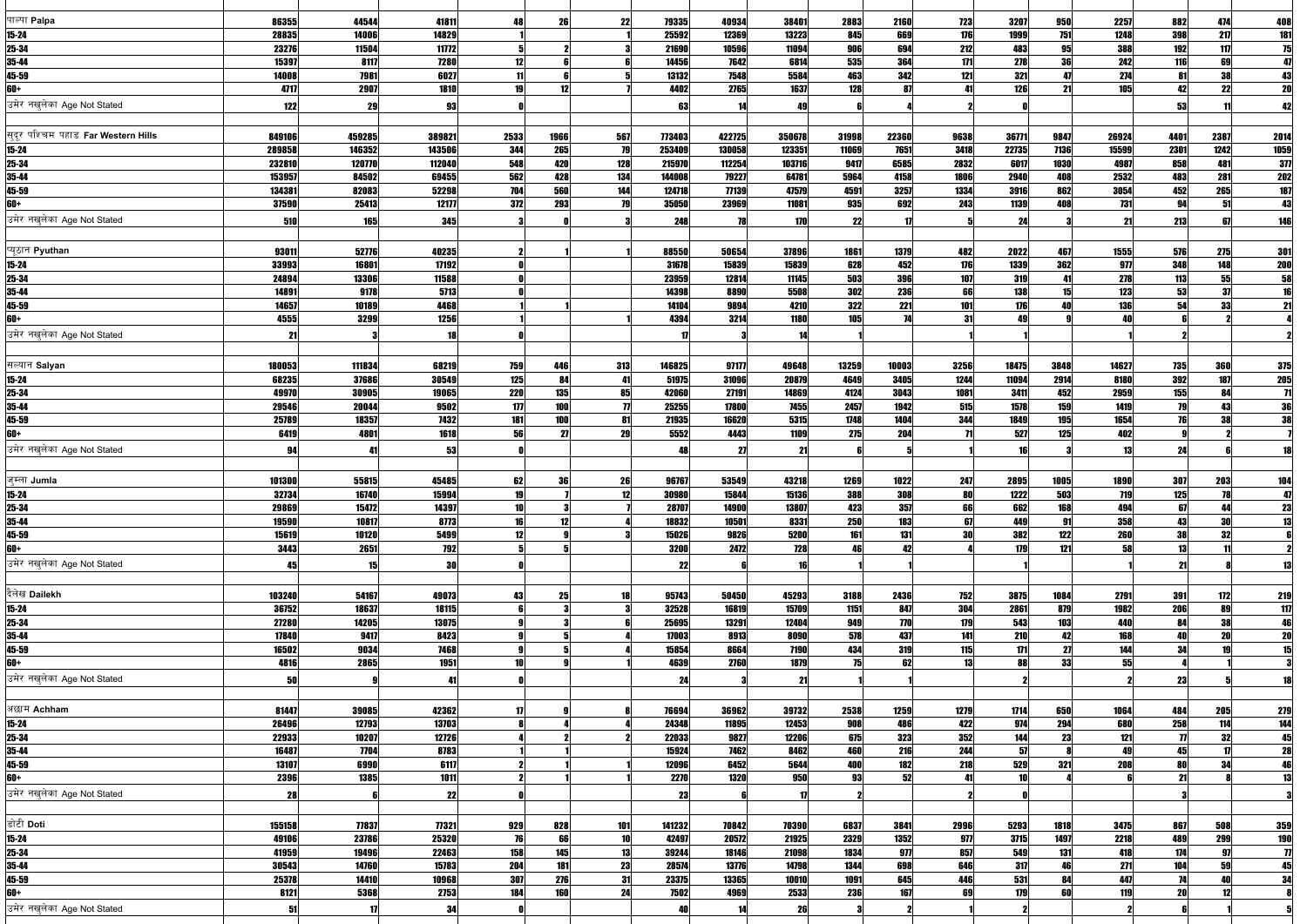| बैतडी Baitadi                                 | 86890         | 45136             | 41754       | 699        | 603                                                   | 96       | 81284              | 41527        | 39757       | 2132         | 1689         | 443        | 1946            | 791             | 1155       | 829                | 526             | 303                                                                                     |
|-----------------------------------------------|---------------|-------------------|-------------|------------|-------------------------------------------------------|----------|--------------------|--------------|-------------|--------------|--------------|------------|-----------------|-----------------|------------|--------------------|-----------------|-----------------------------------------------------------------------------------------|
| $15 - 24$                                     | 27471         | 13170             | 14301       | 103        | 96                                                    |          | 25129              | 11732        | 13397       | 698          | 553          | 145        | 1174            | 537             | 637        | 367                | 252             | $\begin{array}{r} 115 \\ \hline 44 \\ \hline 30 \\ 22 \end{array}$                      |
| 25-34                                         | 23293         | 11577             | 11716       | 145        | 130                                                   | 15       | 22028              | 10729        | 11299       | 660          | 519          | 141        | 307             | 90              | 217        | 153                | 109             |                                                                                         |
| 35-44                                         | 16196         | 8473              | <b>7723</b> | <b>149</b> | 124                                                   | 25       | 15399              | 7934         | 7465        | 413          | 324          | 89         | 155             | 41              | 114        | 80                 | 50              |                                                                                         |
| 45-59                                         | 14879         | 8521              | 6358        | 188        | 165                                                   | 23       | 14112              | 8005         | 6107        | 284          | 227          | 57         | 217             | 68              | 149        |                    | 56              |                                                                                         |
| 60+                                           | 4860          | 3329              | 1531        | 111        | 88                                                    | 23       | 4569               | 3113         | 1456        | 12           |              |            | 91              | 55              | 36         | 17                 | 12              |                                                                                         |
| उमेर नखलेका Age Not Stated                    | 191           | 66                | 125         |            |                                                       |          |                    |              | 33          |              |              |            |                 |                 |            | 134                |                 |                                                                                         |
|                                               |               |                   |             |            |                                                       |          |                    |              |             |              |              |            |                 |                 |            |                    |                 |                                                                                         |
| डडेलध्रा Dandeldhura                          | 48007         | 22635             | 25372       | 22         | 18                                                    |          | 46308              | 21564        | 24744       | 914          | 731          | 183        | 551             | 184             | <b>367</b> | 212                | 138             | 74                                                                                      |
| $15 - 24$                                     | 15071         | 6739              | 8332        |            |                                                       |          | 14274              | 6261         | 8013        | 318          | 248          | 70         | 356             | 150             | 206        | 116                | 75              | 41                                                                                      |
| 25-34                                         | 12612         | 5602              | 7010        |            |                                                       |          | 12244              | 5356         | 6888        | 249          | <b>200</b>   | 49         | 82              | 22              | 60         | 35                 | 22              | 13                                                                                      |
| 35-44                                         | 8864          | 4109              | 4755        |            |                                                       |          | 8623               | 3951         | 4672        | 160          | 122          | 38         | 36              |                 | 30         | 39                 | 25              | 14                                                                                      |
| 45-59                                         | 8450          | 4462              | 3988        |            |                                                       |          | 8216               | 4313         | 3903        | 151          | 128          | 23         | 61              |                 | 56<br>15   |                    | 13              |                                                                                         |
| 60+                                           | 2980          | 1715              | 1265        |            |                                                       |          | 2924               | 1678         | 1246        | 33           | 30           |            | 16              |                 |            |                    |                 |                                                                                         |
| उमेर नखलेका Age Not Stated                    | 30            |                   | 22          |            |                                                       |          | 21                 |              | 22          |              |              |            |                 |                 |            |                    |                 |                                                                                         |
|                                               |               |                   |             |            |                                                       |          |                    |              |             |              |              |            |                 |                 |            |                    |                 |                                                                                         |
| मध्य भित्री मधेश Central Inner Terai          | 120857        | 69500             | 51357       | 249        | 199                                                   | 50       | 100188             | 57170        | 43018       | 14402        | 10355        | 4047       | 5330            | 1360            | 3970       | 688                | 416             | $\begin{array}{r}\n 272 \\  \hline\n 172 \\  \hline\n 42 \\  \hline\n 25\n \end{array}$ |
| $15 - 24$                                     | 41348         | 21787             | 19561       | 31         | 25                                                    |          | 33601              | 17434        | 16167       | 4601         | 3223         | 1378       | 2703            | 865             | 1838       | 412                | 240             |                                                                                         |
| 25-34                                         | 36239         | 20470             | 15769       | 73         | 62                                                    |          | 29907              | 16598        | 13309       | 4879         | 3440         | 1439       | 1253            | 285             | 968        | 127                | 85              |                                                                                         |
| 35-44                                         | 20907         | 12678             | 8229        | 55         | 39                                                    |          | 17408              | 10467        | 6941        | 2742         | 2041         | 701        | 634             | 88              | 546        | 68                 | 43              |                                                                                         |
| 45-59                                         | 17284         | 11302             | 5982        | 64         | 51                                                    |          | 14885              | 9791         | 5094        | 1761         | 1340         | 421        | 526             |                 | 435        | ДЯ                 | 29              |                                                                                         |
| 60+                                           | 4794          | 3162              | 1632        | 25         | 22                                                    |          | 4185               | 2823         | 1362        | 365          | <b>280</b>   | 85         | 204             | 26              | 178        | 15                 |                 |                                                                                         |
| उमेर नखलेका Age Not Stated                    | 285           | 101               | 184         |            |                                                       |          | 202                | 57           | <b>145</b>  |              | -31          | 23         | 10              |                 |            |                    |                 |                                                                                         |
|                                               |               |                   |             |            |                                                       |          |                    |              |             |              |              |            |                 |                 |            |                    |                 |                                                                                         |
| चिसापानी Chisapani                            | 75724         | 43487             | 32237       | 22         |                                                       |          | 66681              | 38107        | 28574       | 4884         | 3993         | 891        | 3697            | 1081            | 2616       | 440                | 291             | $\begin{array}{r}\n 149 \\  \hline\n 78 \\  \hline\n 33 \\  \hline\n 18\n \end{array}$  |
| $15 - 24$                                     | 27756         | 14488             | 13268       |            |                                                       |          | 23633              | 12178        | 11455       | 1746         | 1424         | 322        | 2155            | 742             | 1413       | <b>220</b>         | 142             |                                                                                         |
| 25-34                                         | 22127         | 12516             | 9611        |            |                                                       |          | 19713              | 10994        | 8719        | 1536         | 1245         | 291        | 771             | 204             | 567        | 103                | $\overline{10}$ |                                                                                         |
| 35-44                                         | 12140         | 7358              | 4782        |            |                                                       |          | 10897              | 6589         | 4308        | 822          | 675          | 147        | 360             | 53              | 307        | 56                 | 38              |                                                                                         |
| 45-59<br>60+                                  | 10811         | 7114              | 3697        |            |                                                       |          | 9789               | 6482         | 3307        | 631<br>141   | 531          | 100<br>29  | 344<br>64       | 69              | 275<br>54  | $\mathbf{I}$<br>12 | 28<br>10        | 13                                                                                      |
|                                               | 2844          | 1993              | 851         |            |                                                       |          | 2622               | 1858         | 764         |              | 112          |            |                 |                 |            |                    |                 |                                                                                         |
| उमेर नखलेका Age Not Stated                    | 46            | 18                | 28          |            |                                                       |          |                    |              |             |              |              |            |                 |                 |            |                    |                 |                                                                                         |
|                                               |               |                   |             |            |                                                       |          |                    |              |             |              |              |            |                 |                 |            |                    |                 |                                                                                         |
| चितवन Chitwan                                 | 37147         | 20736             | 16411       | 185        | 145                                                   | 40       | 29894              | 16622        | 13272       | 5416         | 3603         | 1813       | 1440            | 256             | 1184       | 212                | <b>110</b>      | 102                                                                                     |
| $15 - 24$                                     | 11180         | 5912              | 5268        | 25         | $\begin{array}{c} \hline 19 \\ \hline 52 \end{array}$ |          | 8814               | 4580         | 4234        | 1705         | 1114         | 591        | 474             | 114             | <b>360</b> | 162                | 85              |                                                                                         |
| 25-34                                         | 11474         | 6276              | 5198        | 61         |                                                       |          | 9078               | 4877         | 4201        | 1905         | 1260         | 645        | 408             | $\overline{14}$ | 334        | 22                 | 13              |                                                                                         |
| 35-44                                         | 7152          | 4139              | 3013        | 38<br>46   | 25<br>36                                              | 13       | 5838               | 3386         | 2452        | 1019         | 690          | 329        | 247             | 33<br>19        | 214        | 10                 |                 |                                                                                         |
| 45-59<br>$60+$                                | 5401<br>1722  | 3358<br>979       | 2043<br>743 |            | 13                                                    |          | 4552<br>1443       | 2871<br>859  | 1681<br>584 | 629<br>127   | 431<br>92    | 198<br>35  | 168<br>136      |                 | 149<br>122 |                    |                 |                                                                                         |
|                                               |               |                   |             |            |                                                       |          |                    |              |             |              |              |            |                 |                 |            |                    |                 |                                                                                         |
| उमेर नखुलेका Age Not Stated                   | 218           | 72                | 146         |            |                                                       |          | <b>169</b>         | 49           | 120         | 31           |              | 15         |                 |                 |            |                    |                 |                                                                                         |
|                                               |               |                   |             |            |                                                       |          |                    |              |             |              |              |            |                 |                 |            |                    |                 |                                                                                         |
| नवलपुर Nawalpur                               | 7986          | 5277              | 2709        | 42         | 39                                                    |          | 3613               | 2441         | 1172        | 4102         | 2759         | 1343       | <b>193</b>      | 23              | 170        | 36                 | 15 <sub>l</sub> | 21                                                                                      |
| $15 - 24$                                     | 2412          | 1387              | 1025        |            |                                                       |          | 1154               | 676          | 478         | 1150         | 685          | 465        | 74              |                 | 65         | 30                 | 13              |                                                                                         |
| 25-34                                         | 2638          | 1678              | 960         |            |                                                       |          | 1116               | 727          | 389         | 1438         | 935          | 503        | $\overline{14}$ |                 | 67         |                    |                 |                                                                                         |
| 35-44                                         | 1615          | 1181              | 434         | 12         |                                                       |          | 673                | 492          | 181         | 901          | 676          | <b>225</b> | 27              |                 | 25         |                    |                 |                                                                                         |
| 45-59<br>60+                                  | 1072<br>228   | 830<br><b>190</b> | 242<br>38   | 12         | 11                                                    |          | 544<br><b>120</b>  | 438<br>106   | 106         | 501<br>97    | 378          | 123<br>21  | 14              |                 | 11         |                    |                 |                                                                                         |
| उमेर नखुलेका Age Not Stated                   |               |                   |             |            |                                                       |          |                    |              |             |              |              |            |                 |                 |            |                    |                 |                                                                                         |
|                                               | 21            |                   | 10          |            |                                                       |          |                    |              |             |              |              |            |                 |                 |            |                    |                 |                                                                                         |
| पश्चिम भित्री मधेश <b>Western Inner Terai</b> |               |                   |             |            |                                                       |          |                    |              |             |              |              |            |                 |                 |            |                    |                 |                                                                                         |
|                                               | 33814         | 26132             | 7682        | 689        | 510                                                   | 179      | 14748              | 11617        | 3131        | 15700        | 13327        | 2373       | 2224            | 398             | 1826       | 453                | <b>280</b>      | 173                                                                                     |
| $15-24$                                       | 11916         | 8258              | 3658        | 136        | 98                                                    | 38       | 4847               | 3529         | 1318        | 5285         | 4241         | 1044       | 1439            | 267             | 1172       | 209                | 123             | 86                                                                                      |
| 25-34                                         | 10299<br>6329 | 8091<br>5241      | 2208        | 225        | 175<br>113                                            | 50<br>ΔΔ | 4758               | 3663         | 1095        | 4825         | 4125         | 700<br>409 | 390<br>202      | 62<br>26        | 328        | 101                | 66              | 35                                                                                      |
| 35-44<br>45-59                                | 4417          | 3766              | 1088<br>651 | 157<br>135 | 103                                                   | 32       | 2736<br>1984       | 2300<br>1731 | 436<br>253  | 3167<br>2064 | 2758<br>1862 | 202        | 183             | 36              | 176<br>147 | 67<br>51           | 44<br>34        | $\frac{23}{17}$                                                                         |
| 60+                                           | 827           | 765               | 62          | 36         | 21                                                    |          | 421                | 394          | 27          | 353          | 336          |            |                 |                 |            |                    |                 |                                                                                         |
| उमेर नखुलेका Age Not Stated                   |               |                   |             |            |                                                       |          |                    |              |             |              |              |            |                 |                 |            |                    |                 |                                                                                         |
|                                               | 26            |                   | 15          |            |                                                       |          |                    |              |             |              |              |            |                 |                 |            |                    |                 |                                                                                         |
|                                               |               |                   |             |            |                                                       |          |                    |              |             |              |              |            |                 |                 |            |                    |                 |                                                                                         |
| दाङ्ग Dang                                    | 19817         | 14404             | 5413        | 536        | <b>379</b>                                            | 157      | 7701               | 5848         | 1853        | 9516         | 7677         | 1839       | 1687            | 255             | 1432       | 377                | 245             | <b>132</b>                                                                              |
| $15-24$                                       | 7591          | 4926              | 2665        | 115        | 81                                                    | 34       | 2701               | 1891         | 810         | 3520         | 2665         | 855        | 1083            | 183             | 900        | 172                | 106             | $\begin{array}{r}\n\hline\n66 \\ \hline\n26\n\end{array}$                               |
| 25-34                                         | 5651          | 4201              | 1450        | 167        | 125                                                   | 42       | 2355               | 1779         | 576         | 2713         | 2207         | 506<br>306 | 333             | 33<br>13        | 300        | 83                 | 57              |                                                                                         |
| 35-44                                         | 3555          | 2776              | 779         | 124        | 84<br>73                                              | 40<br>28 | 1355               | 1089<br>912  | 266         | 1857         | 1551         | 157        | 163             | 24              | 150        | 56<br>Δ4           | 39<br>31        | $\overline{\mathbf{u}}$                                                                 |
| 45-59<br>60+                                  | 2561<br>436   | 2101<br>391       | 460<br>45   | 101<br>29  | 16                                                    | 13       | 1093<br><b>195</b> | 177          | 181<br>18   | 1218<br>203  | 1061<br>189  | 14         | 105             |                 | 81         |                    |                 | 13                                                                                      |
|                                               |               |                   |             |            |                                                       |          |                    |              |             |              |              |            |                 |                 |            |                    |                 |                                                                                         |
| उमेर नखुलेका Age Not Stated                   | 23            |                   |             |            |                                                       |          |                    |              |             |              |              |            |                 |                 |            | 15                 |                 |                                                                                         |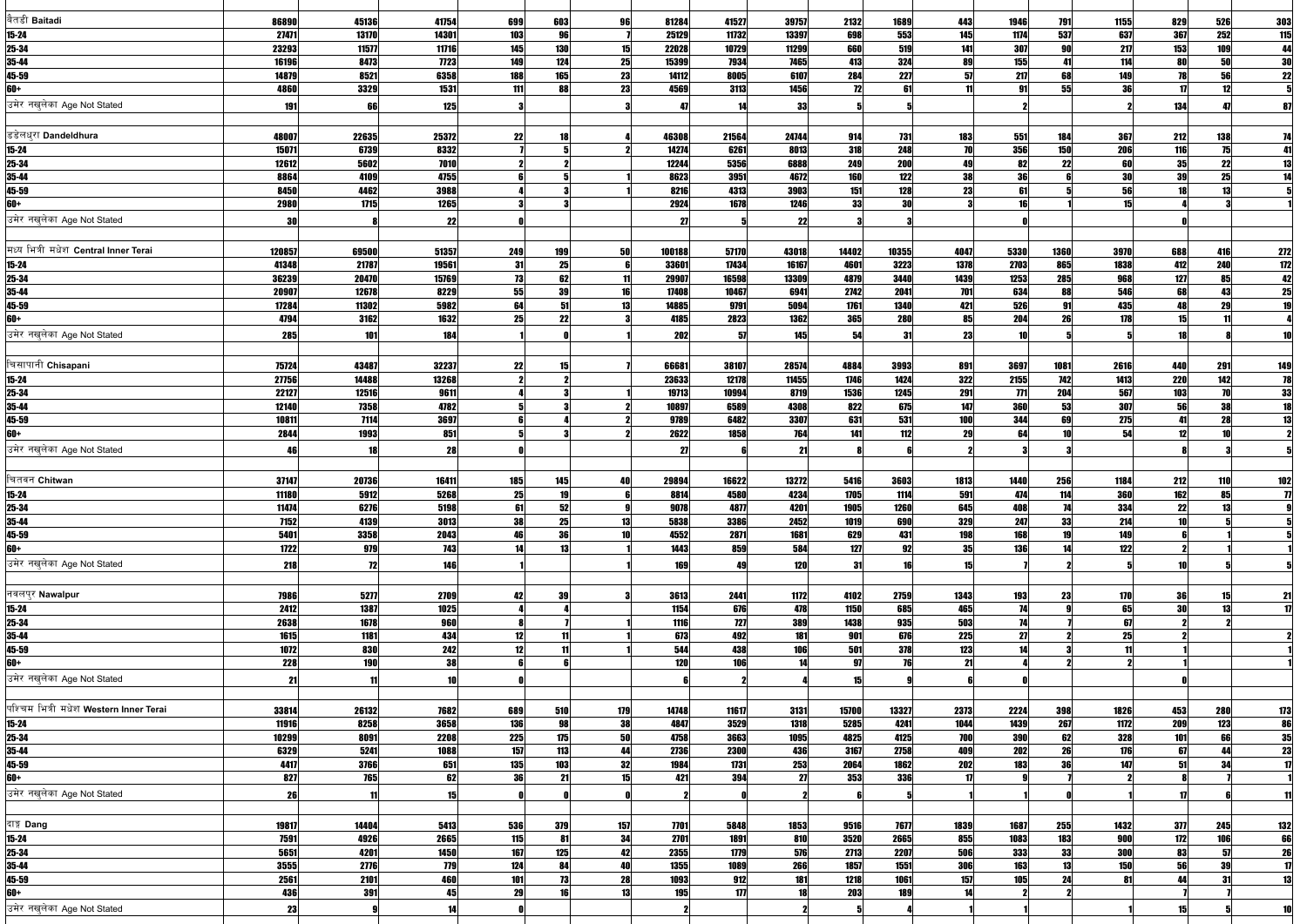| देउखुरी Deokhuri                    | 13997         | 11728         | 2269        | 153        | 131          | 22              | 7047         | 5769         | 1278        | 6184         | 5650         | 534         | 537        | 143             | 394             | 76              | 35                    |                                                       |
|-------------------------------------|---------------|---------------|-------------|------------|--------------|-----------------|--------------|--------------|-------------|--------------|--------------|-------------|------------|-----------------|-----------------|-----------------|-----------------------|-------------------------------------------------------|
| $15 - 24$                           | 4325          | 3332          | 993         | 21         | $\mathbf{1}$ |                 | 2146         | 1638         | 508         | 1765         | 1576         | 189         | 356        | 84              | 272             | 37              |                       | 20                                                    |
| 25-34                               | 4648          | 3890          | 758         | 58         | 50           |                 | 2403         | 1884         | 519         | 2112         | 1918         | 194         | 57         | 29              | 28              | 18              |                       |                                                       |
| 35-44                               | 2774          | 2465          | 309         | 33         | 29           |                 | 1381         | 1211         | 170         | <b>1310</b>  | 1207         | 103         | 39         |                 | $\overline{26}$ |                 |                       |                                                       |
| 45-59                               | 1856          | 1665          | 191         | 34         | 30           |                 | 891          | 819          | 12          | 846          | 801          | 45          | 78         |                 | 66              |                 |                       |                                                       |
| 60+                                 | 391           | 374           | 17          |            |              |                 | <b>226</b>   | 217          |             | 150          | 147          |             |            |                 |                 |                 |                       |                                                       |
| उमेर नखलेका Age Not Stated          |               |               |             |            |              |                 |              |              |             |              |              |             |            |                 |                 |                 |                       |                                                       |
|                                     |               |               |             |            |              |                 |              |              |             |              |              |             |            |                 |                 |                 |                       |                                                       |
| पश्चिम तराई Western Terai           | 188484        | 126793        | 61691       | 4710       | 3475         | 1235            | 105079       | 74506        | 30573       | 60091        | 44582        | 15509       | 18187      | 3974            | 14213           | 417             | 256                   | <b>161</b>                                            |
| $15 - 24$                           | 45292         | 29608         | 15684       | 506        | 438          | 68              | 24115        | 16605        | 7510        | 13424        | 10165        | 3259        | 7092       | 2309            | 4783            | 155             | 91                    |                                                       |
| 25-34                               | 59466         | 39796         | 19670       | 1112       | <b>886</b>   | 226             | 33522        | 23284        | 10238       | 19718        | 14604        | 5114        | 5015       | 960             | 4055            | 99              | 62                    | $\begin{array}{c}\n 64 \\  \hline\n 37\n \end{array}$ |
| 35-44                               | 43286         | 29845         | 13441       | 1169       | 857          | <b>312</b>      | 24367        | 17643        | 6724        | 14703        | 10964        | 3739        | 2958       | 326             | 2632            | 89              | 55                    |                                                       |
| 45-59                               | 29877         | 20799         | 9078        | 1277       | 880          | 397             | 16651        | 12523        | 4128        | 9508         | 7108         | 2400        | 2392       | 251             | 2141            | 49              | 37                    | $\frac{34}{12}$                                       |
| 60+                                 | 9829          | 6552          | 3277        | 641        | 411          | 230             | 6037         | 4354         | 1683        | 2512         | 1665         | 847         | 619        | 112             | 507             | 20              | 10 <sup>1</sup>       |                                                       |
| उमेर नखलेका Age Not Stated          | 734           | 193           | 541         |            |              |                 | 387          | 97           | <b>290</b>  | 226          |              | 150         | 111        |                 | 95              |                 |                       |                                                       |
|                                     |               |               |             |            |              |                 |              |              |             |              |              |             |            |                 |                 |                 |                       |                                                       |
| पाल्ही Palhi                        |               |               |             |            |              |                 |              |              |             |              |              |             |            |                 |                 |                 |                       |                                                       |
|                                     | 44589         | 29286         | 15303       | 1213       | 869          | 344             | 27783        | 19030        | 8753        | 12975        | 8808         | 4167        | 2560       | 539             | 2021            | 58              |                       | 18                                                    |
| $15 - 24$                           | 10793         | 6953          | 3840        | 108        | 96           | 12              | 6633         | 4323         | 2310        | 3120         | 2236         | 884         | 890        | 271             | 619             | 42              | 27                    |                                                       |
| 25-34                               | 14105         | 9044          | 5061        | 293        | 214          | 79              | 8738         | 5812         | 2926        | 4251         | 2865         | 1386        | 817        | 147<br>57       | 670             |                 |                       |                                                       |
| 35-44                               | 10190         | 6837          | 3353        | 331        | 243          | 88              | 6302         | 4456         | 1846        | 3110         | 2080         | 1030        | 445        | 35              | <b>388</b>      |                 |                       |                                                       |
| 45-59                               | 6772          | 4640          | 2132        | <b>316</b> | 215          | 101             | 4296         | 3120         | 1176        | 1874<br>562  | 1267         | 607         | 282        | 29              | 247             |                 |                       |                                                       |
| 60+                                 | 2577          | 1775          | 802         | 163        | 100          | 63              | 1746         | 1301         | 445         |              | 343          | 219         | 103        |                 | 74              |                 |                       |                                                       |
| उमेर नखलेका Age Not Stated          | 152           | 37            | 115         |            |              |                 | 68           | 18           | 50          | 58           |              |             | 23         |                 | 23              |                 |                       |                                                       |
|                                     |               |               |             |            |              |                 |              |              |             |              |              |             |            |                 |                 |                 |                       |                                                       |
| माभाखण्ड Majhkhanda                 | 71005         | 46172         | 24833       | 872        | 634          | 238             | 49828        | 34385        | 15443       | 13776        | 10483        | 3293        | 6265       | 516             | 5749            | 264             | 154                   | $\frac{110}{33}$<br>$\frac{32}{26}$                   |
| $15 - 24$                           | 16761         | 10813         | 5948        | 104        | 83           | 21              | 11360        | 7778         | 3582        | 3247         | 2633         | 614         | 1969       | 271             | 1698            | 81              | 48                    |                                                       |
| 25-34                               | 22407         | 14571         | 7836        | 194        | 159          | 35              | 15817        | 10715        | 5102        | 4560         | 3526         | 1034        | 1768       | 135             | 1633            | 68              | 36                    |                                                       |
| 35-44                               | 16567         | 10992         | 5575        | 204        | 152          | 52              | 11725        | 8244         | 3481        | 3327         | 2497         | 830         | 1246       | 60              | 1186            | 65              | 39                    |                                                       |
| 45-59                               | 11166         | 7399          | 3767        | 229        | 151          | 78              | 7843         | 5700         | 2143        | 2035         | 1492         | 543         | 1025       | <b>30</b>       | 995             | 34              | 26                    |                                                       |
| 60+                                 | 3728          | 2310          | 1418        | <b>140</b> | 89           |                 | 2826         | 1890         | 936         | 523          | 308          | 215         | 227        |                 | 209             |                 |                       |                                                       |
| उमेर नखुलेका Age Not Stated         | 376           | 87            | <b>289</b>  |            |              |                 | 257          | 58           | 199         |              |              |             | 30         |                 | 28              |                 |                       |                                                       |
|                                     |               |               |             |            |              |                 |              |              |             |              |              |             |            |                 |                 |                 |                       |                                                       |
| खजहनी Khajahani                     | 57661         | 39724         | 17937       | 1988       | 1476         | 512             | 22162        | 16804        | 5358        | 24690        | 18645        | 6045        | 8776       | 2773            | 6003            | 45              | 26                    |                                                       |
| $15 - 24$                           | 14189         | 9256          | 4933        | 216        | 187          | 29              | 4938         | 3564         | 1374        | 5161         | 3834         | 1327        | 3854       | 1662            | 2192            | 20              |                       |                                                       |
| 25-34                               | 18321         | 12636         | 5685        | 454        | <b>366</b>   | 88              | 7337         | 5454         | 1883        | 8198         | 6150         | 2048        | 2322       | 658             | 1664            | 10              |                       |                                                       |
| 35-44                               | 13100         | 9358          | 3742        | 501        | <b>360</b>   | 141             | 5168         | 3995         | 1173        | 6184         | 4792         | 1392        | 1233       | 202             | 1031            | 14              |                       |                                                       |
| 45-59                               | 9122          | 6529          | 2593        | 564        | 391          | 173             | 3522         | 2869         | 653         | 4007         | 3093         | 914         | 1028       | 176             | 852             |                 |                       |                                                       |
| $60+$                               | 2733          | 1883          | 850         | 251        | 170          | 81              | 1140         | 903          | 237         | 1061         | 749          | 312         | 281        | 61              | <b>220</b>      |                 |                       |                                                       |
| उमेर नखुलेका Age Not Stated         | 196           | 62            | 134         |            |              |                 |              | 19           | 38          |              |              | 52          | 58         |                 | ΔД              |                 |                       |                                                       |
|                                     |               |               |             |            |              |                 |              |              |             |              |              |             |            |                 |                 |                 |                       |                                                       |
| शिवराज Shivaraj                     |               |               |             |            |              |                 |              |              |             |              |              |             |            |                 |                 |                 |                       |                                                       |
| $15 - 24$                           | 15229<br>3549 | 11611<br>2586 | 3618<br>963 | 637<br>78  | 496<br>12    | 141             | 5306<br>1184 | 4287<br>940  | 1019<br>244 | 8650<br>1896 | 6646<br>1462 | 2004<br>434 | 586<br>379 | 146<br>105      | 440<br>274      | 50<br>12        | 36                    |                                                       |
| 25-34                               | 4633          | 3545          | 1088        | 171        | 147          | 24              | 1630         | 1303         | 327         | 2709         | 2063         | 646         | 108        | 20              | 88              | 15 <sub>l</sub> | 12                    |                                                       |
| 35-44                               | 3429          | 2658          | 771         | 133        | 102          | 31              | 1172         | 948          | 224         | 2082         | 1595         | 487         | 34         |                 | 27              |                 |                       |                                                       |
| 45-59                               | 2817          | 2231          | 586         | 168        | 123          | 45              | 990          | 834          | 156         | 1592         | 1256         | <b>336</b>  | 57         |                 | 47              | 10              |                       |                                                       |
| 60+                                 | 791           | 584           | 207         | 87         | 52           | 35              | 325          | 260          | 65          | 366          | 265          | 101         |            |                 |                 |                 |                       |                                                       |
| उमेर नखुलेका Age Not Stated         |               |               |             |            |              |                 |              |              |             |              |              |             |            |                 |                 |                 |                       |                                                       |
|                                     | 10            |               |             |            |              |                 |              |              |             |              |              |             |            |                 |                 |                 |                       |                                                       |
|                                     |               |               |             |            |              |                 |              |              |             |              |              |             |            |                 |                 |                 |                       |                                                       |
| सुदूर पश्चिम तराई Far Western Terai | 119656        | 82426         | 37230       | 2043       | 1617         | 426             | 61309        | 42781        | 18528       | 45951        | 35602        | 10349       | 9523       | 1938            | 7585            | 830             | 488                   | 342                                                   |
| $15-24$                             | 32567         | 20851         | 11716       | 205        | 173          | 32              | 16545        | 10702        | 5843        | 11261        | 8536         | 2725        | 4057       | 1123            | 2934            | 499             | 317                   | $\frac{182}{78}$                                      |
| 25-34                               | 37214         | 25351         | 11863       | 521        | 444          |                 | 19056        | 13021        | 6035        | 14905        | 11403        | 3502        | 2568       | 397             | 2171            | 164             | 86                    |                                                       |
| 35-44                               | 26575         | 19284         | 7291        | 579        | 490          | 89              | 13461        | 9776         | 3685        | 11043        | 8814         | 2229        | 1403       | 156             | 1247            | 89              | 48                    |                                                       |
| 45-59<br>60+                        | 18391         | 13534         | 4857        | 528        | 382<br>127   | 146             | 9477<br>2604 | 7247<br>1982 | 2230<br>622 | 7146         | 5686         | 1460        | 1191       | 194<br>63       | 997             | 49              | 25<br>10 <sup>1</sup> | $\overline{24}$                                       |
|                                     | 4542          | 3302          | 1240        | 209        |              | 82              |              |              |             | 1468         | 1120         | 348         | 241        |                 | 178             | 20              |                       |                                                       |
| उमेर नखुलेका Age Not Stated         | 367           | 104           | 263         |            |              |                 | 166          | 53           | 113         | 128          |              | 85          | 63         |                 | 58              |                 |                       |                                                       |
|                                     |               |               |             |            |              |                 |              |              |             |              |              |             |            |                 |                 |                 |                       |                                                       |
| बाँके Banke                         | 37261         | 30163         | 7098        | 1030       | 691          | 339             | 16327        | 14358        | 1969        | 16194        | 13965        | 2229        | 3453       | 968             | 2485            | 257             | 181                   | 76                                                    |
| $15 - 24$                           | 8682          | 6934          | 1748        | 109        | 99           | 10              | 3428         | 2982         | 446         | 3634         | 3261         | 373         | 1401       | 515             | 886             | 110             | $\boldsymbol{\eta}$   | $\begin{array}{r}\n 33 \\  \hline\n 16\n \end{array}$ |
| 25-34                               | 11169         | 9137          | 2032        | 246        | 183          | 63              | 4883         | 4266         | 617         | 5022         | 4369         | 653         | 953        | 270             | 683             | 65              | 49                    |                                                       |
| 35-44                               | 8692          | 7222          | 1470        | 253        | 182          | $\overline{11}$ | 3977         | 3534         | 443         | 3887         | 3391         | 496         | 531        | 84              | 447             | 44              | 31                    | $\overline{13}$                                       |
| 45-59                               | 6594          | 5260          | 1334        | 256        | 135          | 121             | 3030         | 2708         | 322         | 2831         | 2328         | 503         | 452        | $\overline{12}$ | 380             | 25              |                       |                                                       |
| 60+                                 | 2050          | 1583          | 467         | 165        | 91           | 74              | 993          | 861          | 132         | 794          | 599          | 195         | 86         | 25              | 61              | 12              |                       |                                                       |
| उमेर नखुलेका Age Not Stated         | 74            | 27            | 41          |            |              |                 |              |              |             | 26           |              |             | 30         |                 | 28              |                 |                       |                                                       |
|                                     |               |               |             |            |              |                 |              |              |             |              |              |             |            |                 |                 |                 |                       |                                                       |